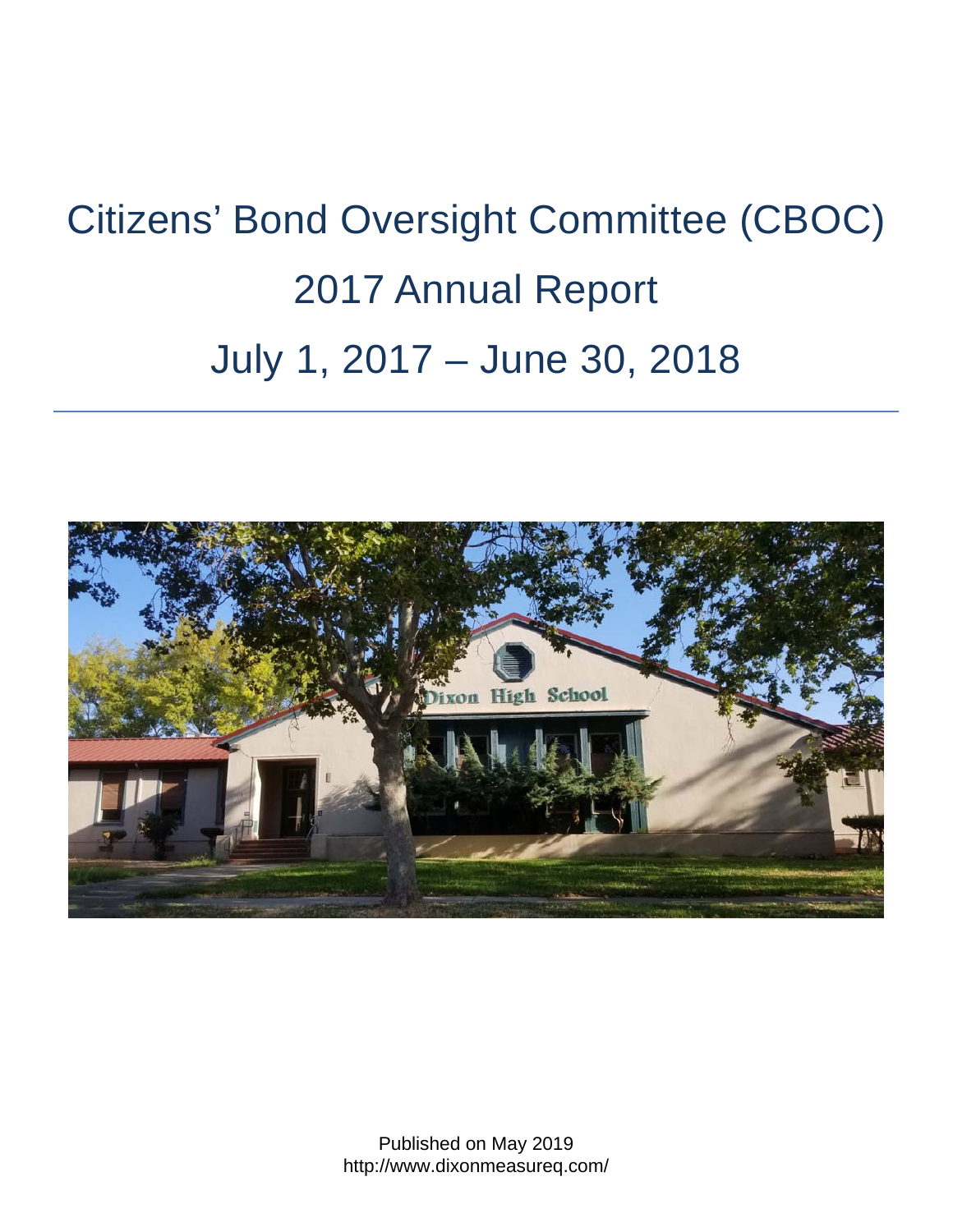Dear Citizens of Dixon,

As Chair of the Dixon Citizens' Bond Oversight Committee (CBOC), I am pleased to offer you this "Letter from the Chair." As a quick review, voters in the District approved a \$30,400,000 bond issuance as the result of a ballot measure, which passed by over 55% on November 8, 2016. The proceeds from these bonds are dedicated to three items: 1) Repair, renovate, and reopen the old Dixon High School as the Dixon Middle School for grades 6 to 8, with a targeted opening date in August 2020; 2) Repair and renovate Anderson Elementary School; 3) and Improve the security and safety at all schools and make upgrades to comply with the American with Disabilities Act (ADA). The two main requirements of funding school upgrades through this Prop-39 initiative are that a financial and performance audit be conducted by an independent accounting firm and a citizens' oversight committee issue an annual report to the community. The main task of the CBOC is to ensure that bond proceeds are used only for tasks related to the school facilities projects listed on the Bond Project List.

A detailed report, posted on www.DixonMeasureQ.com, covers the financial aspects through the end of June 2018, and along with it, this letter, which summarizes items of interest up to the present time. The Financial and Performance Audit, issued by James Marta & Company – Certified Public Accountants (CPA), also covered items through June 2018 (also posted on the website). The CPA report was approved by the School Board at their February 2019 meeting and reviewed by the CBOC on March 27th in the presence of a CPA partner, Jesse Deol. Going forward, we will issue our next annual report in February 2020 to match the next review of the Audit and will follow this pattern in future years.

The report represents the time and effort from a group of seven volunteers for this important oversight task. It has been a pleasure to work with Robert Strong (first-year Chair), Gary Riddle (current Vice Chair), Jorjet Potier, Julie Mustard, Andrea Kett, and Jack Caldwell. Our committee was convened in May 2017. As was noted at our first meeting, the Dixon School Board was not successful in establishing the CBOC within 60 days of posting the election results in the minutes from a School Board meeting, thus the District was not in compliance with the Education Code of California. Part of this problem was the difficulty in obtaining a minimum of seven volunteers to serve on the CBOC. Once a seventh member was found, the CBOC membership was immediately approved by the School Board. Superintendent Brian Dolan offered his apology for not focusing on the task of identifying potential CBOC candidates in early 2017. In a best case scenario, a CBOC should have been established long before the vote on the bond authorization. The problem with the delay was the lack of CBOC oversight as the District issued the first series of general obligation bonds in April 2017 and signed contracts to begin the process of renovating the future Dixon Middle School. Fortunately, the CBOC has not found any evidence of inappropriate financial transactions during the period without oversight.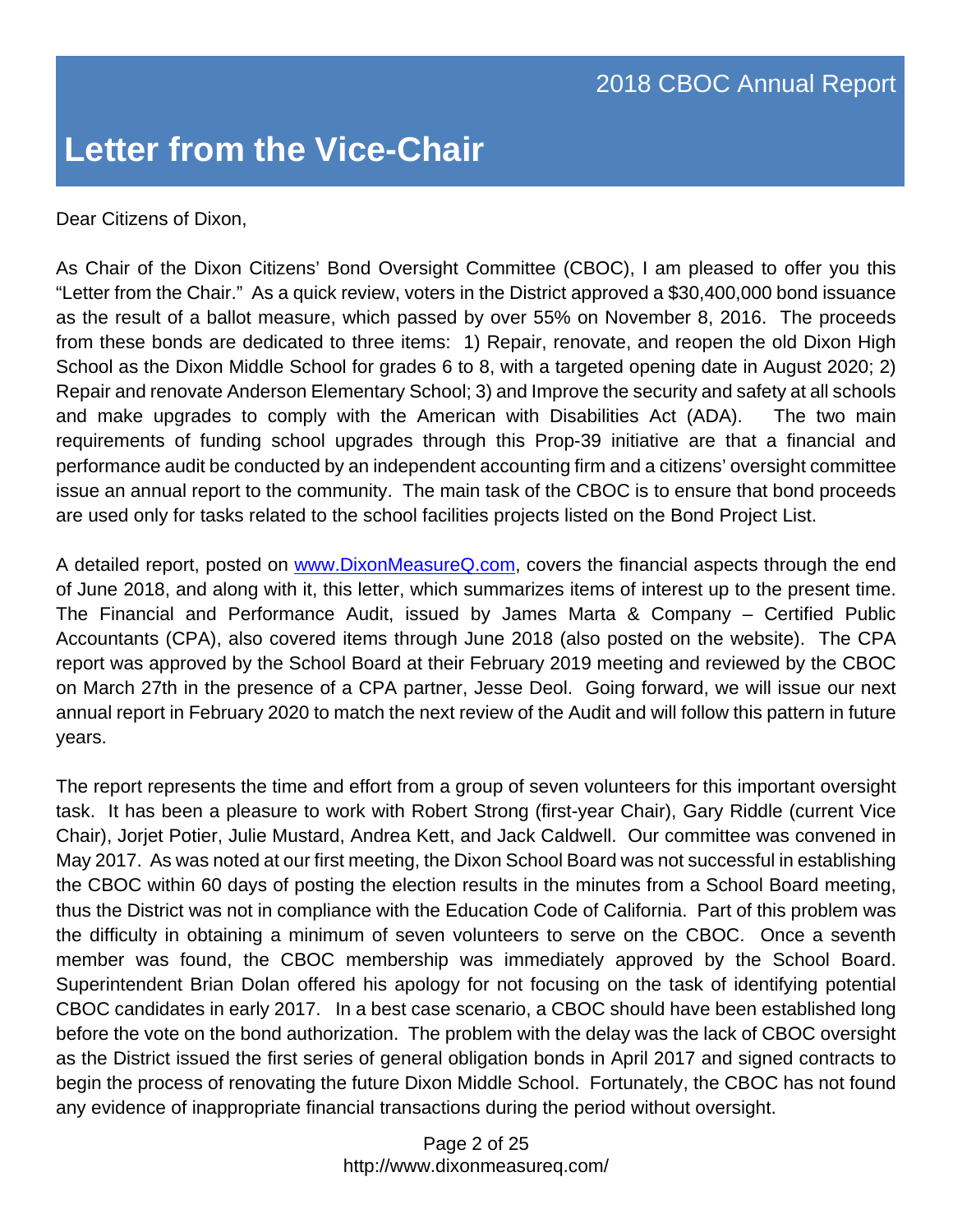The opinion of CBOC members was split on the sincerity of Superintendent's apology. As a follow up, Gary Riddle, with the backing of the CBOC, asked the School Board to see if it was possible to amend the Audit report to state the District was out of compliance with the Ed Code, because of the delay in establishing the CBOC. The CBOC believed that this aspect should be recorded in the performance section of the Audit report. The School Board was aware of this upcoming agenda item and brought in legal counsel to attend the School Board meeting. After a succinct yet detailed presentation by Mr. Riddle, the consensus of the School Board was that the cost of re-issuing the Audit report would be an unnecessary expense, and this issue was not material to the financial aspect of the Audit report.

Several weeks later, the Chair was provided documents by a concerned citizen indicating that the cost of this legal service and travel to Dixon for the School Board meeting was charged against bond money. It was the opinion of the CBOC that this expense was not related to the improvement of school facilities and should be recorded as a District operating expense. At the December 5, 2018 meeting, the CBOC was told by the District's chief financial officer that the charges of \$2495 were removed from the Bond account and charged back to the District. Going forward, the District and the CBOC have a better communication system in place to prevent a similar situation.

Nonetheless, this example showed how the CBOC serves as an effective watchdog, to ensure that funds are spent properly on school remodeling and infrastructure improvements or items closely related to implementing these tasks. Also, it points out that all citizens of Dixon have a role in oversight. If folks observe or hear something that does not seem right, please notify the CBOC. We have received numerous emails and comments from the Solano Taxpayers' Association. Gary Riddle represents this group on the CBOC. The CBOC respects their important role in serving as an advocate for the taxpayers in Solano County.

The CBOC posted a draft version of this report to the community in September 2018 and received extensive public comment at the September 26th meeting. The CBOC made efforts to respond to public concerns, such as a re-write of this Chair's letter. As we attempted to obtain additional information, several events at the District delayed our ability to obtain some documents and officially issue our first report. Two formal District employees, John Calise (Director of Facilities) and Melissa Mercado (Chief Business Officer), resigned their positions in November and December, as they accepted other positions as part of their career development. This was unfortunate for the CBOC, as the committee had made an effort to improve the working relationship with them. Thus, it became harder and more time-consuming to obtain some follow-up information and post to the appropriate website.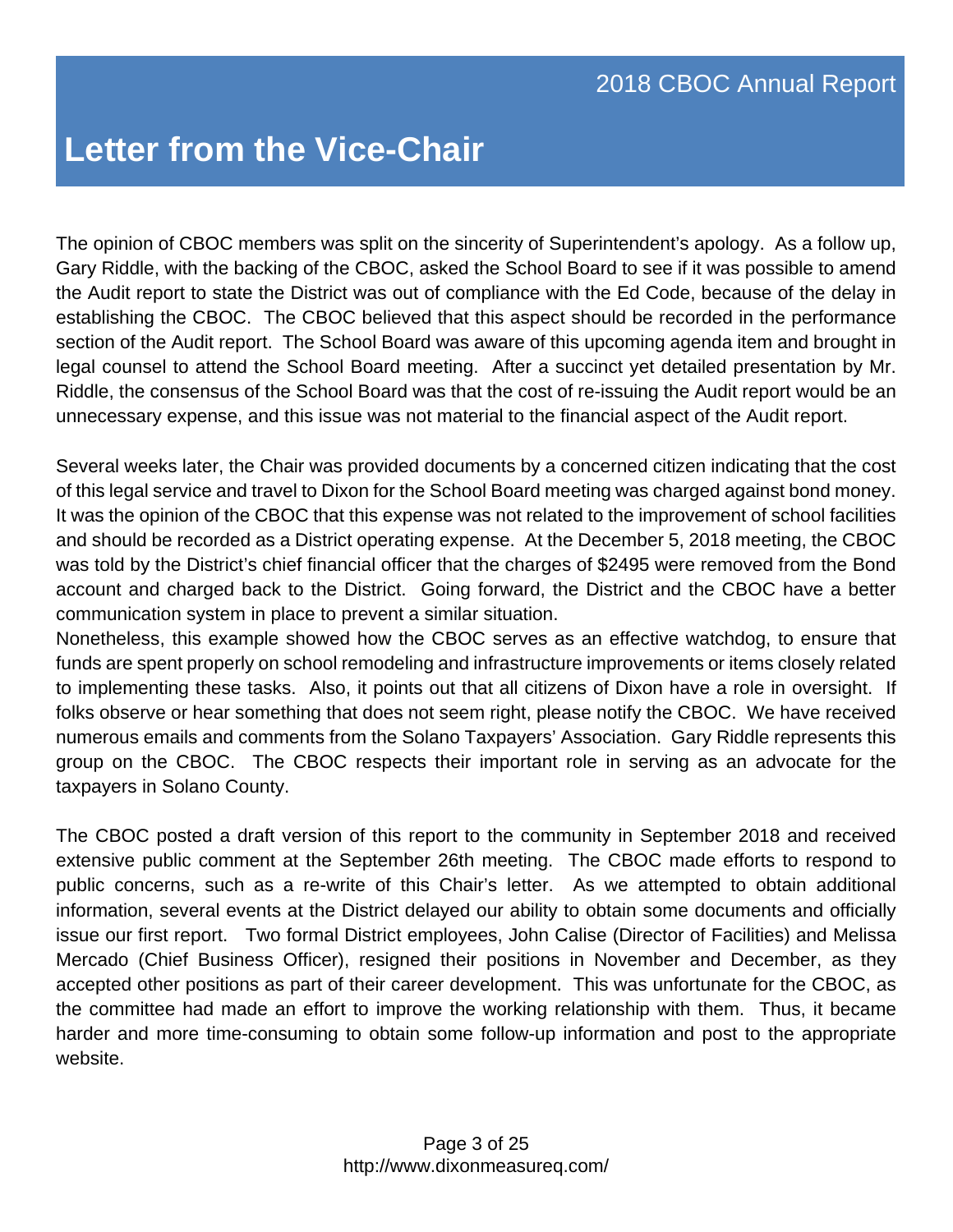Currently, Superintendent Brian Dolan is serving as the contact person with the CBOC as a transitional role. During the spring of 2019, a construction program management firm (School Site Solutions), was awarded a contract to manage the construction activity at the Dixon Middle School. We expect that Leigh Coop, a representative with that firm, will serve as the construction contact with the CBOC. Also, the district has hired a new Chief Financial Officer (Monique Stovall), from the San Juan School District. She will start her new position in May 2019 and will likely serve as the District's financial contact with the CBOC at some point.

Some other concerns by the public have been addressed. We now have a long-term meeting schedule. Currently, we meet every two months on the third Wednesday of every odd-numbered month at the City Hall Council Chambers; comparable to other oversight committees with a similar size school district and bond issue. Second, we finally have received a commitment from the District to provide the CBOC with an improved website, capable of being updated in a timely manner. It will be upgraded as part of the process of remaking the entire Dixon Unified School District website. The old website, www.DixonMeasureQ.com, was maintained by a third party vendor, which made the process of updating and fixing issues nearly impossible. A high-quality and easy to use website is critical in maintaining the flow timely of communication to the public. In this aspect, the CBOC and the District did not meet the standards expected by the citizens of Dixon. Currently, a subcommittee from the CBOC is meeting weekly with the District webmaster to help plan the new website, which should be on-line sometime this summer.

During our first two years of functioning as a committee, not much construction or renovation took place. This time was used to develop plans and wait for state approval of the blueprints for the remodeling of the old Dixon High School to re-purpose the facility into the new Dixon Middle School. As of now, the opening date is still scheduled for August 2020. Considering the personnel changes in the District, such as the loss of their Facilities Director, maintaining the current timeline is a real achievement for the District. From my perspective, maintaining that opening date is an important goal, because my son would be a member of the first group of students to attend the remodeled Dixon Middle School as an 8th grader.

Now, we are at the point of seeing tangible progress for the trust the community has placed in the CBOC and the School District. The old tile roof on the future Dixon Middle School has been replaced with an aesthetically pleasing steel roof, and the old modular classroom buildings have been removed from the site. Major construction and remodeling efforts will begin in May 2019. Much has happened behind the scenes to bring us to this point. Remediation and removal of environmental hazards, including lead and asbestos have been completed. Across the district schools, there has been an effort to improve access for students with disabilities to comply with the ADA requirements, such as upgrading

> Page 4 of 25 http://www.dixonmeasureq.com/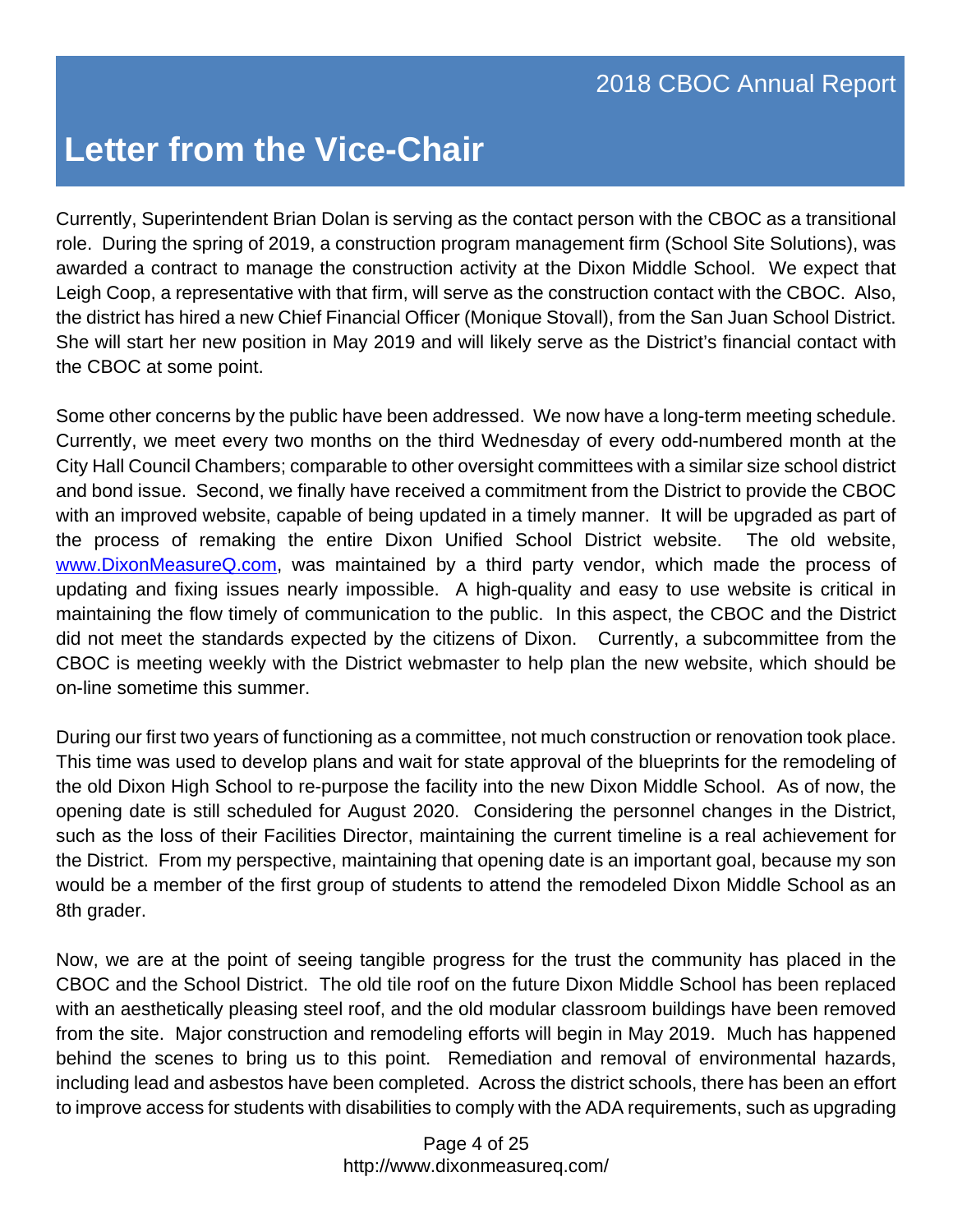restrooms, entrances, and playground equipment. The School District has taken advantage of additional matching funds to upgrade energy efficiency in the schools, thereby saving Bond money for other uses and saving the District future utility charges.

The current Dixon CBOC members have agreed to serve a two-year term, ending in June 2019. Members can continue to serve through three cycles, up to six years, if they wish. There may be opportunities for new members to join at that time. Our meetings are open to the public, and the meeting is broadcast on the Community Access Channel. CBOC members also have dedicated email accounts for this effort and are posted on the website. At school board meetings, I provide a 3-minute update to school board members after the CBOC meetings. We welcome your feedback and involvement with the committee. As I often point out, this is the "Citizens'" Bond Oversight Committee – it belongs to all citizens of Dixon.

The Dixon CBOC has served its appropriate role. We have reviewed all budget items in conjunction with the Audit report covering items through June 2018, we were successful in reversing one set of inappropriate charges to the Bond account, we participated in a tour of the future Middle School in September 2018 and presented a newspaper article to the Dixon Tribune (Sunday, September 16, 2018), we modified our report to the community based on public feedback, and are in the process of working with the District to revamp our website. Of main concern to taxpayers, we can state to the best of our ability, we believe the Bond money used by the District has been spent appropriately.

The District and the CBOC were not perfect in their operations. Clearly the District was late in establishing the CBOC, and some legal charges never should have been submitted against the Bond account (subsequently reversed). The CBOC was late in issuing the Annual Report to the community, CBOC meetings were not held on a routine schedule, and two meetings in early 2019 were cancelled and rescheduled at short notice. Both groups share responsibility for an ineffective website that remained in a poor condition without an effective plan to fix it. The CBOC and District are aware of the past mistakes and are striving to do better. No citizen had past experience in participating on a CBOC, and it is the first time the District has used money from bonds issued under the Prop-39 requirements. This process has been a learning experience for both. Thank you for the trust the community has placed in the Dixon CBOC. Please feel free to reach out to any member with concerns or ideas.

Sincerely, Tad Smith May 12, 2019 Citizens' Bond Oversight Committee Chair, 2018-19

> Page 5 of 25 http://www.dixonmeasureq.com/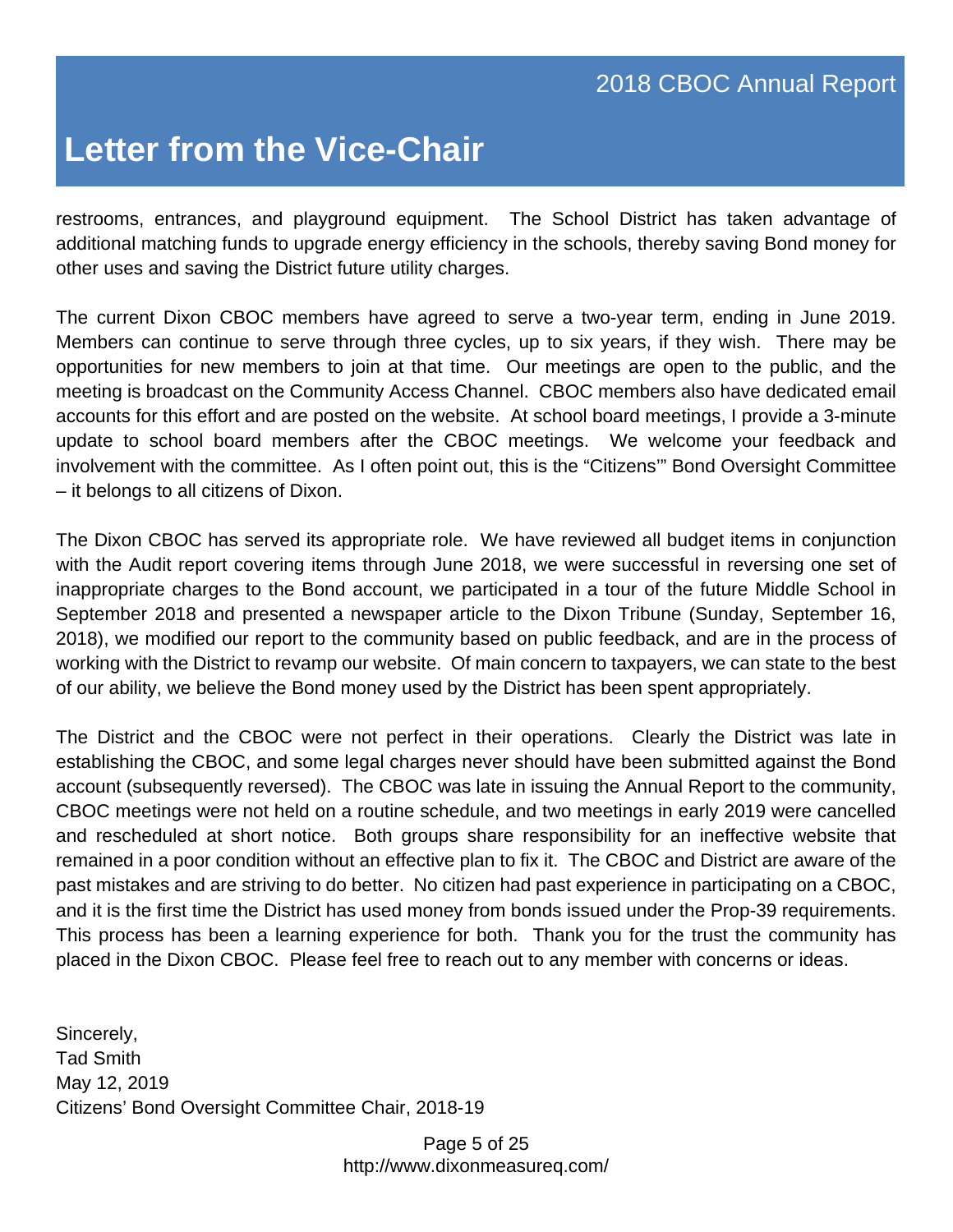#### **Background**

Proposition 39 (Local School Construction Bonds Act of 2000) was passed in 2000 allowing bond measures for school construction to pass with a 55% majority vote. In November 2016, the community passed Measure Q, a \$30.4 million general obligation bond for capital improvements to school facilities. Full text to the Measure Q can be found in this website:

http://images.pcmac.org/Uploads/DixonUSD/DixonUSD/Divisions/DocumentsCategories/Documents/ Measure Q - Full Text.pdf

A Facilities Needs Assessment was completed by the District prior to the election, to determine the Bond Project List. The Bond funds will repair, renovate and reopen Old Dixon High School as a Grade 6 to 8 Middle School; repair/renovate Anderson Elementary School; and improve security/safety at several sites; and improve compliance with the Americans with Disabilities Act of 1990 (ADA) at District schools.

The first series of Measure Q general obligation bonds were issued on April 2, 2017 in the amount of \$19,230,000 at an issuance cost of \$230,000, and a premium of \$971,554, due to an increased interest rate. These bonds have fixed interest rates from 2% to 5% and mature starting in August 1, 2018 and ending in August 1, 2040. All home owners and business owners within the Dixon USD are being taxed for the repayment of the general obligation bonds to finance these projects.

For homeowners, the new Measure Q bonds are now listed as part of "Dixon USD GOBs" in the property tax statements for Solano County. The Measure Q tax assessment was combined with the previous High School bond (Measure J), instead of maintaining separate line items for each bond assessment, making it difficult to determine the exact cost of the new Measure Q bonds. At this time, the CBOC has not been provided an explanation for the combined line item. Of additional concern to the CBOC is that the estimated cost of the Measure Q bonds was \$36.75 per \$100,000 in assessed value, but is currently \$49.81 - a 36% increase.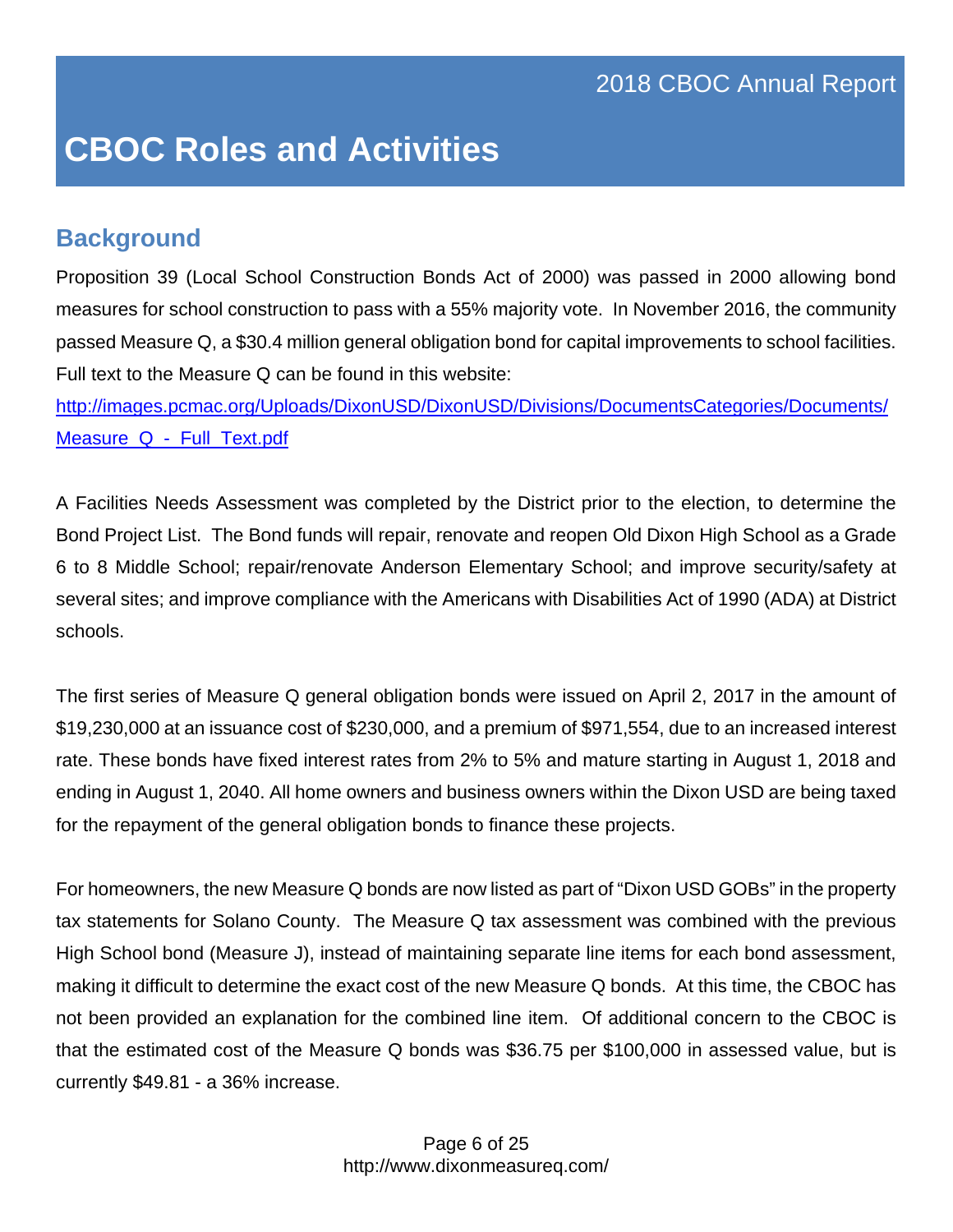### 2018 CBOC Annual Report

# **CBOC Roles and Activities**

*The Committee is required to provide a written report to the citizens at least once each year. This is the first report issued since the passage of the Measure Q bond measure and the establishment of the Committee.*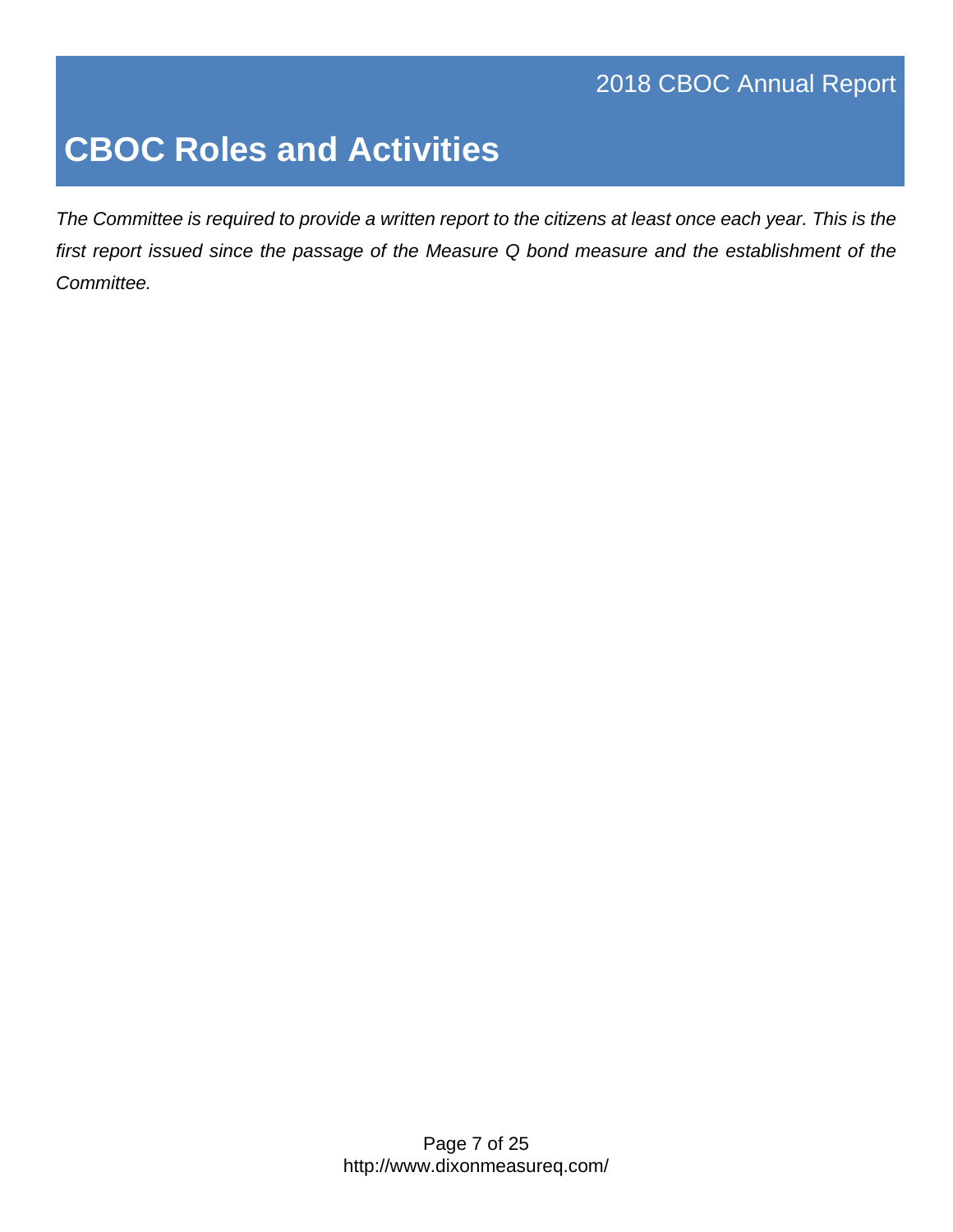### **Citizens' Bond Oversight Committee (CBOC)**

Proposition 39 requires a bond oversight committee to oversee project expenditures and prepare reports to the citizens. The Education Code 15264 specifies that it is the intent of the Legislature that "vigorous efforts are undertaken to ensure that the expenditure of bond measures are in the strict conformity with the law", "taxpayers directly participate in the oversight of bond expenditures", and "the members of the oversight committees appointed pursuant to this chapter promptly alert the public to any waste or improper expenditure of school construction bond money."

#### *Mission Statement*

The Mission of the Citizens' Bond Oversight Committee is to independently review the planning, execution and expenditure of the Measure Q bond proceeds to ensure payments are made only for the modernization and upgrade of DUSD schools; and report conclusions to the public as intended by the bond measure and provisions of the Ed Code.

The CBOC reviews and reports on the annual audits, in addition to their other monitoring and reporting activities. The Committee is required to report their activities to the citizens of their community. This is the first report issued since the passage of the Measure Q bond measure and the establishment of the Committee. An Interim report was issued in May 2018 regarding the fiscal year ending 30 June 2017 annual financial and performance audits and is included in this report under Results of Financial and Performance Audits.

Pursuant to Proposition 39, the general duties of the Committee are to:

- Ensure Measure Q funds are spent only on projects listed in Measure Q, and that no funds are used for any other purpose, including teacher and administrator salaries and other school operating expenses. (The Ed Code uses the term "administrative" instead of administrator.)
- Receive and review copies of the annual financial and performance audits with respect to the bond projects as required by state law.
- Provide information to the public concerning the expenditure of bond funds.

 Page 8 of 25 http://www.dixonmeasureq.com/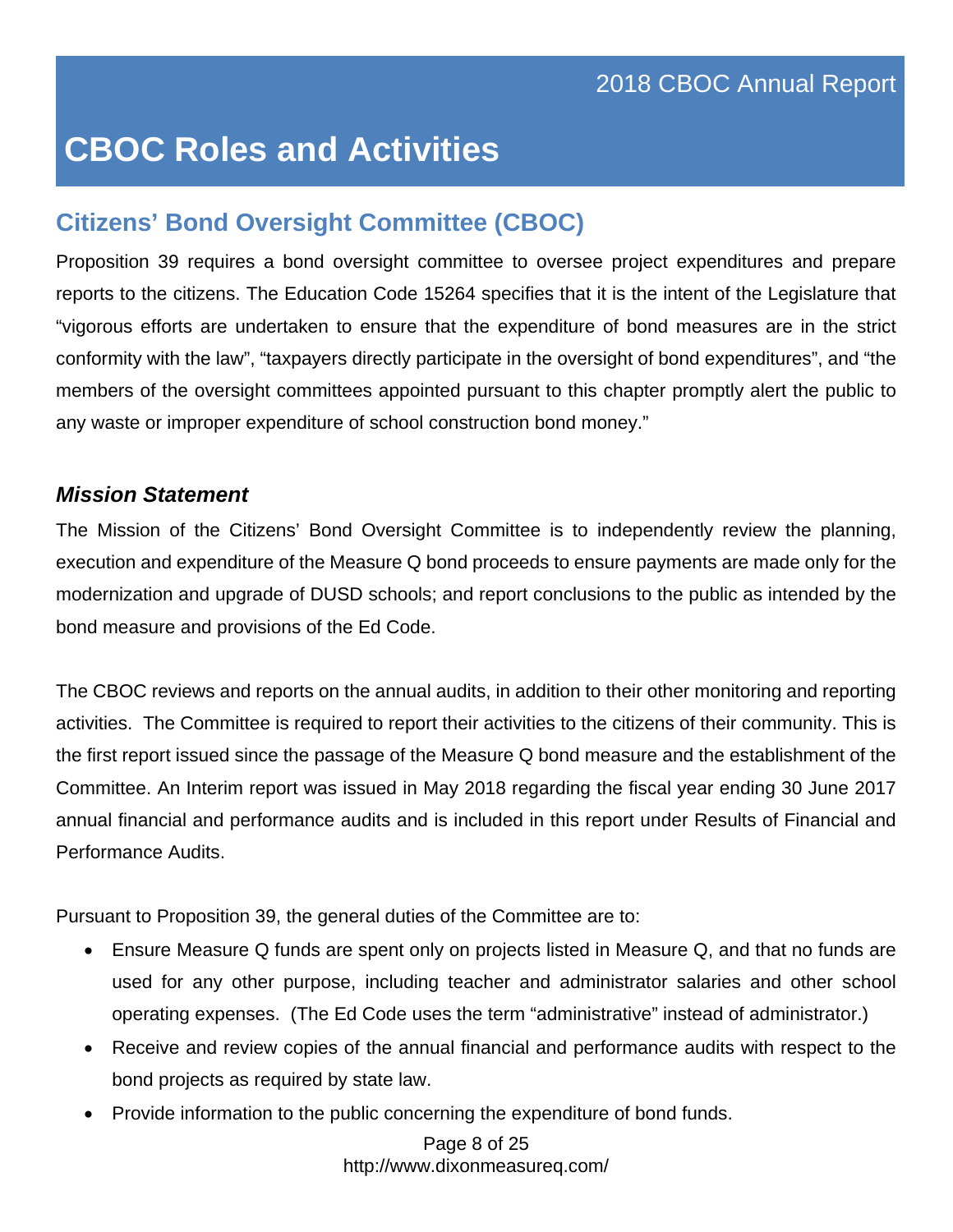The Committee is required to provide a written report to the citizens at least once each year. (This is the first report issued since the passage of the Measure Q bond measure and the establishment of the Committee.)

The Committee discussed with the District using bond funds for the payment of a portion of the salary of a member of the staff. The District justified the payment as valid based upon the Attorney General Opinion 04-110, November 9, 2004. The Attorney General Opinion concluded that "A school district may use Proposition 39 school bond proceeds to pay the salaries of district employees to the extent they perform administrative oversight work on construction projects authorized by a voter approved bond measure."

#### *Measure Q – Classroom Repair, Renovation and Safety Measure*

- To repair, renovate and reopen Old Dixon High School as a middle school (referred to herein as "Middle School project");
- Repair and renovate Anderson Elementary School (referred to herein as "Anderson Elementary School project"), and;
- Improve security/safety and Americans with Disabilities Act compliance at District schools (referred to herein as "Code Compliance project").

#### *CBOC Members*

The CBOC is comprised of volunteers appointed by the School District who represent specific constituencies, including a member active in a business organization representing the business community located within the District, a member active in a senior citizens' organization, a member active in a bona fide taxpayers' organization, a member that is a parent or guardian of a child enrolled in the District, and a member that is both a parent or guardian of a child enrolled in the District and active in a parent-teacher organization.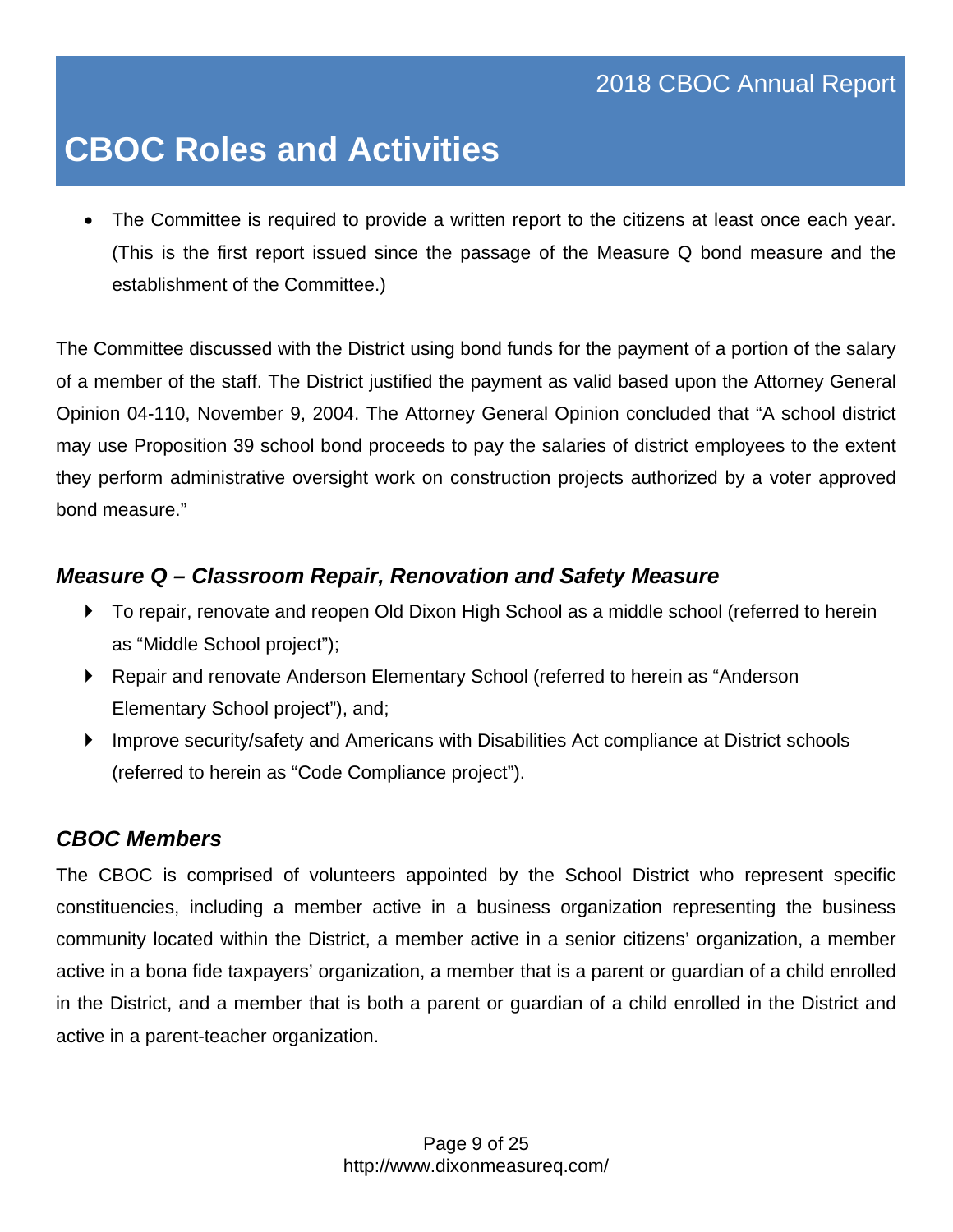### 2018 CBOC Annual Report

### **CBOC Roles and Activities**

| <b>Name</b>          | <b>Position</b>         | E-mail                      |
|----------------------|-------------------------|-----------------------------|
| <b>Robert Strong</b> | Chairperson             | RobertS.dixoncboc@gmail.com |
| <b>Tad Smith</b>     | <b>Vice Chairperson</b> | Tad.dixoncboc@gmail.com     |
| <b>Gary Riddle</b>   | <b>Member</b>           | Gary.dixoncboc@gmail.com    |
| <b>Jack Caldwell</b> | Member                  | Jack.dixoncboc@gmail.com    |
| <b>Andrea Kett</b>   | <b>Member</b>           | Andrea.dixoncboc@gmail.com  |
| <b>Julie Mustard</b> | <b>Member</b>           | Julie.dixoncboc@gmail.com   |
| <b>Jorjet Potier</b> | <b>Member</b>           | Jorjet.dixoncboc@gmail.com  |

According to the Measure Q Bond requirements, *the committee shall be established within 60 days of the date when the results of the election appear in the minutes of the Board*. The District delayed in appointing the CBOC members and the committee was not fully established until June 28, 2017 (first CBOC meeting with all the members), in spite of a January notification of this violation by a taxpayer's group. After the CBOC was established, questions arose during a school board meeting about the delay and the District Superintendent, Brian Dolan, acknowledged the error, offered personal apology for this oversight, and took responsibility of the mistake. He pointed out that this was the first time the District has used this method for obtaining bond funds, and that it had been a learning experience. In addition, the District did not have enough volunteers to form a committee in a timely manner.

#### *Subcommittees*

#### Contracts Review Subcommittee

The purpose of the Contracts Review Subcommittee is to review and confirm that all solicitation/bidding documents and contracts for professional/consulting services and construction contracts are being solicited and awarded through a competitive process. However, the Subcommittee did not observe the contract selection process meetings nor receive the documentation supporting the selection process. Our oversight was limited to reviewing copies of awarded contracts and proposals provided by the District. The District provided narrative information regarding the contract selection process through presentations to the CBOC.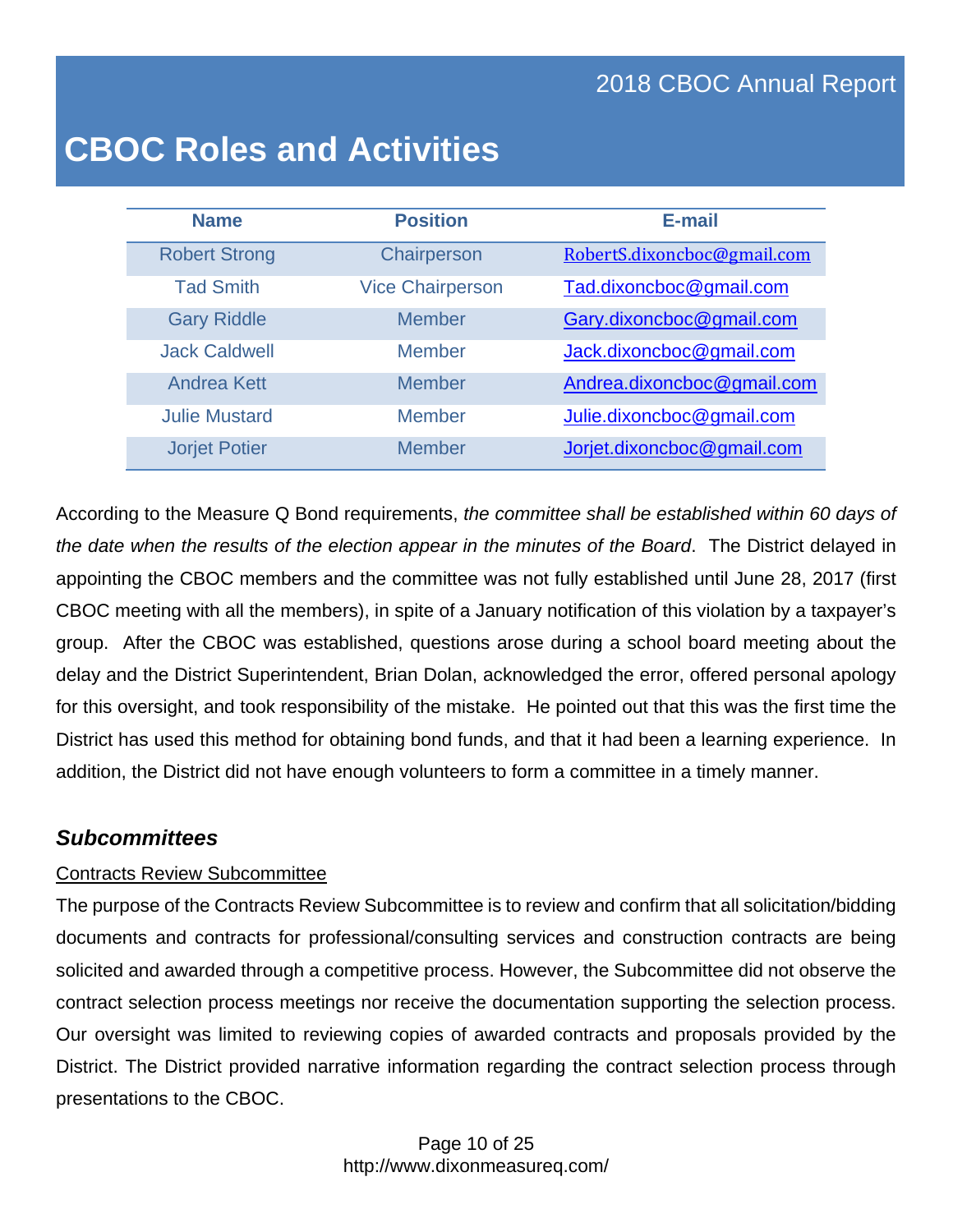#### Website Subcommittee

The purpose of the Website Subcommittee is to develop a website where the public can find information that relates to the Bond from Measure Q. The website is designed to provide the list of committee members and their contact information, CBOC meeting agendas and minutes, financial and performance audits of the Bond, correspondence, documents, contracts, District financial reports, annual reports and additional documents related to the Bond.

The website was initially designed and maintained by Cooperative Strategies. There were several concerns as to the functionality of the website when it was launched; the site was cumbersome, documents were missing and several links did not work. Many of these initial issues have been addressed. The DUSD is currently tasked with uploading and adding links to documents. The subcommittee continues to work with District staff to streamline the updating and public use of the site.

The CBOC website can be found on the link: http://www.dixonmeasureq.com/coc/.

#### Audit Subcommittee

The purpose of the Audit Subcommittee is to receive and review the financial and performance audits and recommend necessary additions for a thorough reporting of financial data and compliance with the legal requirements of the Ed Code.

#### *Activities*

The committee convened and participated in several key activities central to their main charge, such as preparing the Annual Report, reviewing program expenditures, and reviewing annual audits. The CBOC met on seven occasions (through June 2018) during the 2017/2018 fiscal year. Proceedings of these meetings included: Appointment and Election of Chair/Vice-Chair, Review of Committee Bylaws and Mission Statement, review of Measure Q ballot language including approved project list, review of expenditure reports, review of contracts, and review of financial and performance audits. The CBOC

> Page 11 of 25 http://www.dixonmeasureq.com/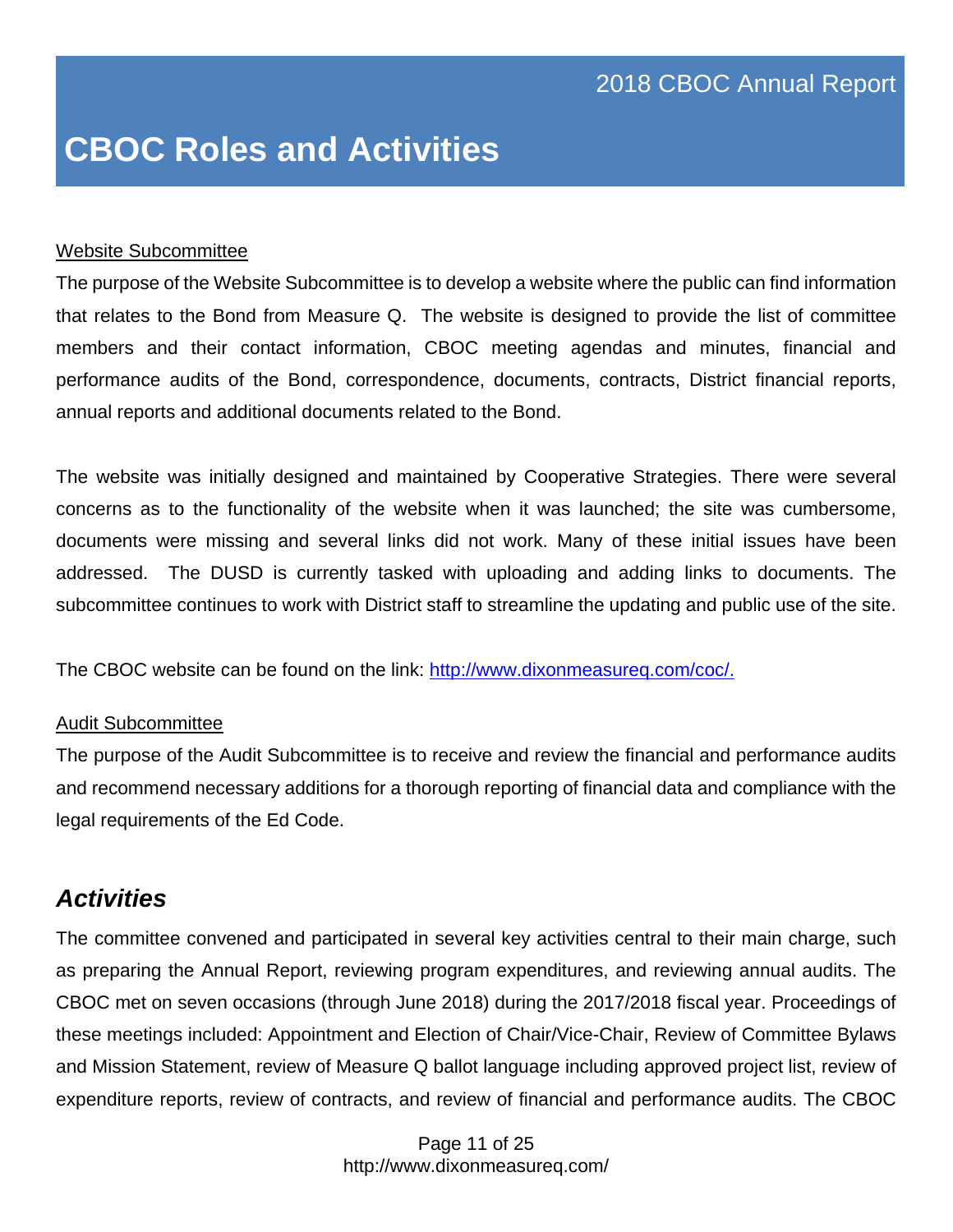was scheduled to perform campus walk through of the old High School with the District, but did not take place in FY 17-18. The audit for FY 17/18 will be posted to the website as soon as the CBOC receives the document.

#### Availability of Contract Information

There has been fundamental difference in the perception in the role and responsibility of the CBOC between the District and CBOC members. The District has taken the position of a limited scope allowed for CBOC activities and responsibilities, also determining that the District had authority to prove or not approve the CBOC Bylaws. The committee understands they have no authority over the decisions regarding the construction process; however, the CBOC's role of independent oversight and in the spirit of transparency and full disclosure, the committee should not be limited in the review and reporting on Measure Q-related matters, including contracts, legal requirements to Prop 39, bond issues, as well as financial documents. Education code 15264-15288, which implement Prop 39, do not mention allowable, limited or scope in reference to activities of oversight committee.

The Contracts Review Subcommittee was formed to review contracts solicited and awarded by the District through competitive bidding, as appropriate. The subcommittee was unable to observe any contract selection process meetings nor received the supporting documentation. The subcommittee's oversight was limited to reviewing selective copies of awarded contracts and proposals provided by the District. The expenditures report shows encumbrances made to contractors/consultants without notification to the subcommittee.

The District provided narrative information regarding certain contract selection process through presentations to the CBOC. The subcommittee continues to request for access to the solicitation documents, contracts, selection documents, and make recommendations for the subcommittee to attend selection process meetings.

#### Website Organization and Content Improvements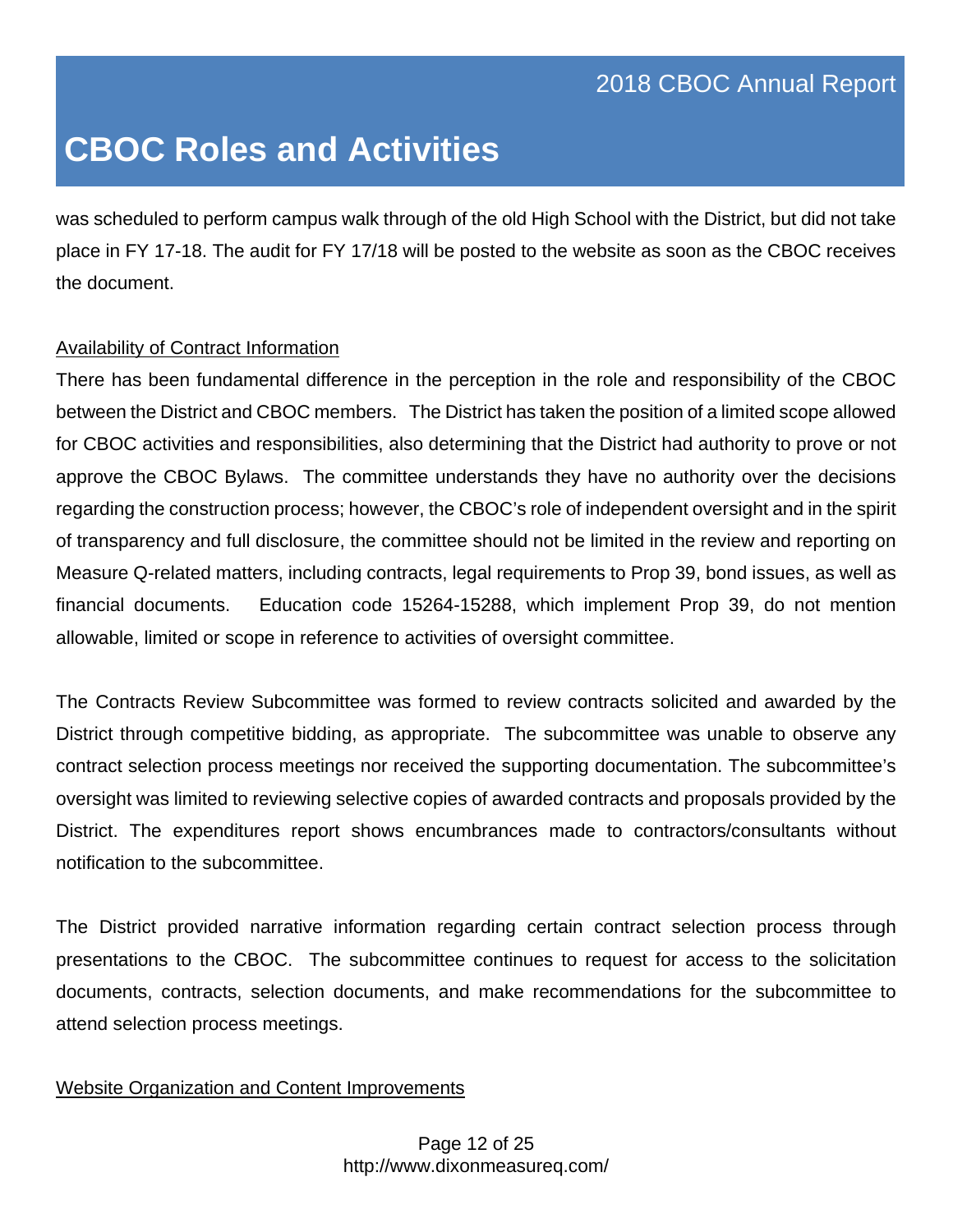The meeting agendas, minutes, attachments (part of the agenda), and other reports have not been uploaded (and these are considered "public documents") to the CBOC website. The Website Subcommittee is working with the District for the documents to be uploaded, organized, and improve the look of the website.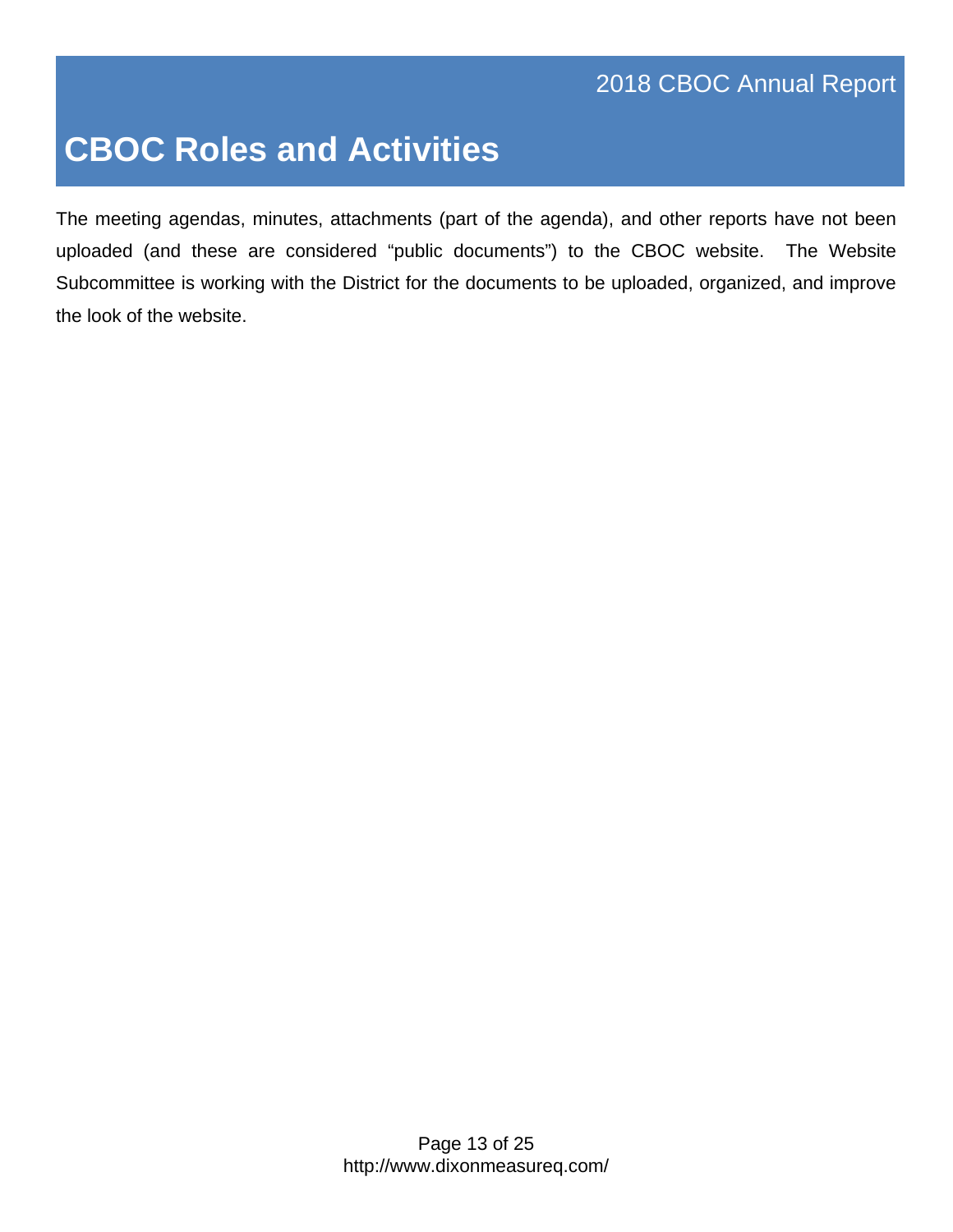# **Bond Funding**

### **Monitoring Bond Funding**

The first series of Measure Q general obligation bonds were issued on April 2, 2017 in the amount of \$19,230,000, broken down in the following criteria:

- o \$230,000 Cost of Issuance
- o \$15 million Middle School Project
- o \$1 million Anderson Elementary School Project
- o \$3 million Security/Safety and ADA Improvements project

See *Project, Scope, Cost, Schedule, and Contracts* below for details on bond expenditures for each project.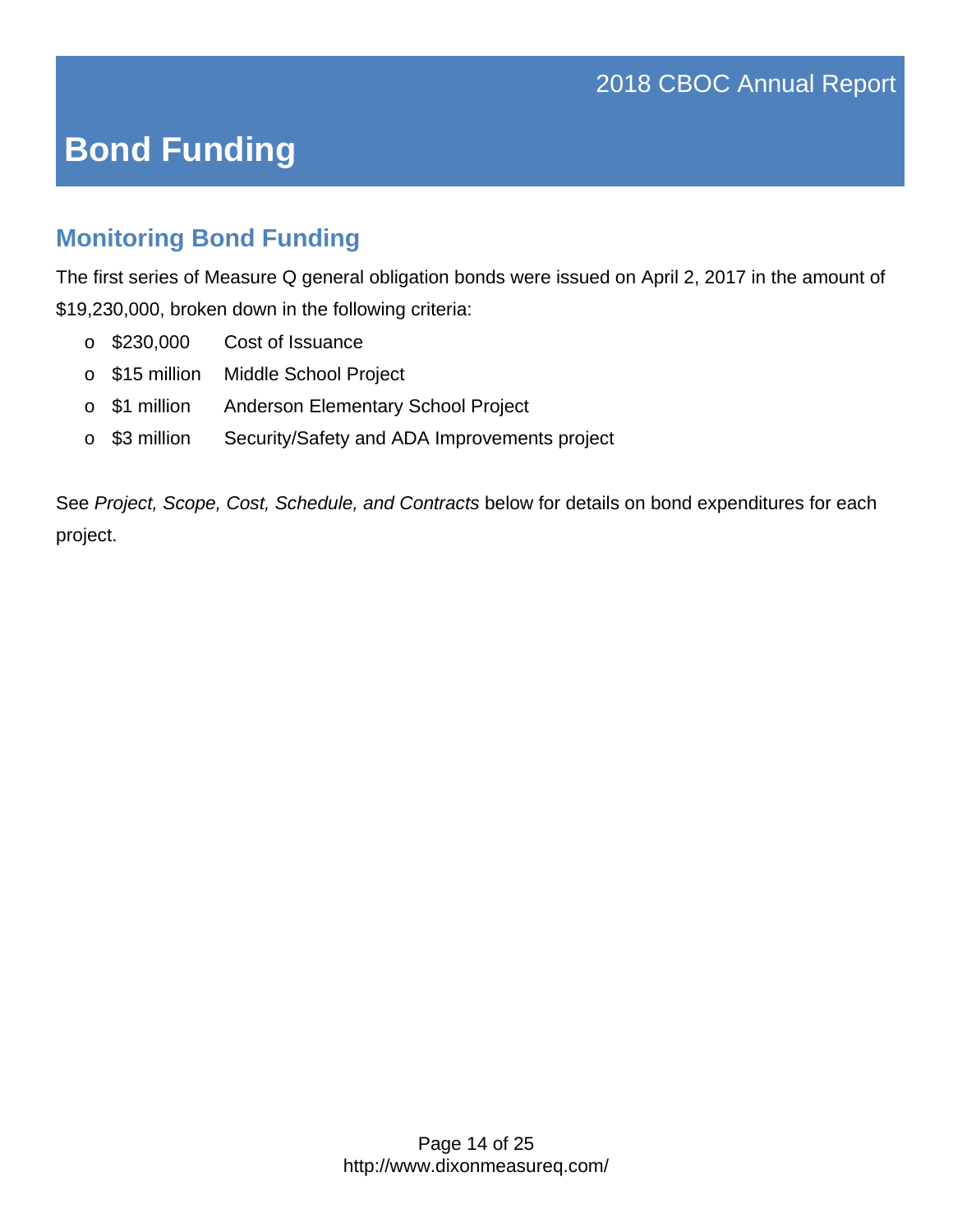### **Middle School (Modernization of "Old Dixon High School") Project**

#### *Scope:*

- Repair, renovate and reopen Old Dixon High School campus as Middle School. Buildings include A, B, C, Multi-Purpose Room (MPR), Music, Gymnasium, and Quad Restroom. Work also involves developing the site.
- Building A (referred to herein as A-Wing) roof replacement was separated from the overall Middle School project due to its immediate need for replacement.

### *Cost (Bond Funding): \$15.2 million*

- **515,000,000 is included in the \$19,230,000 first issuance of the bond**
- **The expenditures report (through June 30, 2018) will need to be reviewed and confirmed prior to release of this report, to ensure encumbrances (for contracts) and expenses are accurate and expended accordingly.**
- **In general, encumbrances listed in the expenditures report (for both FY 16/17 and FY 17/18) do not add-up to contracts presented for approval to the Board.**
- Also, there are clerical and legal expenses that the CBOC is discussing with the District to confirm if bond funding can be used.
- Total Soft Costs:
	- o Soft costs included bond issuance, clerical expenses, legal fees, facilities assessment, design services (for both Middle School project and A-wing re-roof project), bond management services, permit fees, hazardous materials (asbestos) testing and surveying, easement survey, inspections (A-wing re-roof project), and environmental consulting services.
	- o Contracts/Encumbrances:
		- \$1,060,085 Contracts presented for approval to the board FY 16/17 FY 17/18 (see "Contracts" below for details)
		- **51,451,384 Per encumbrances FY 16/17 through FY 17/18**

 Page 15 of 25 http://www.dixonmeasureq.com/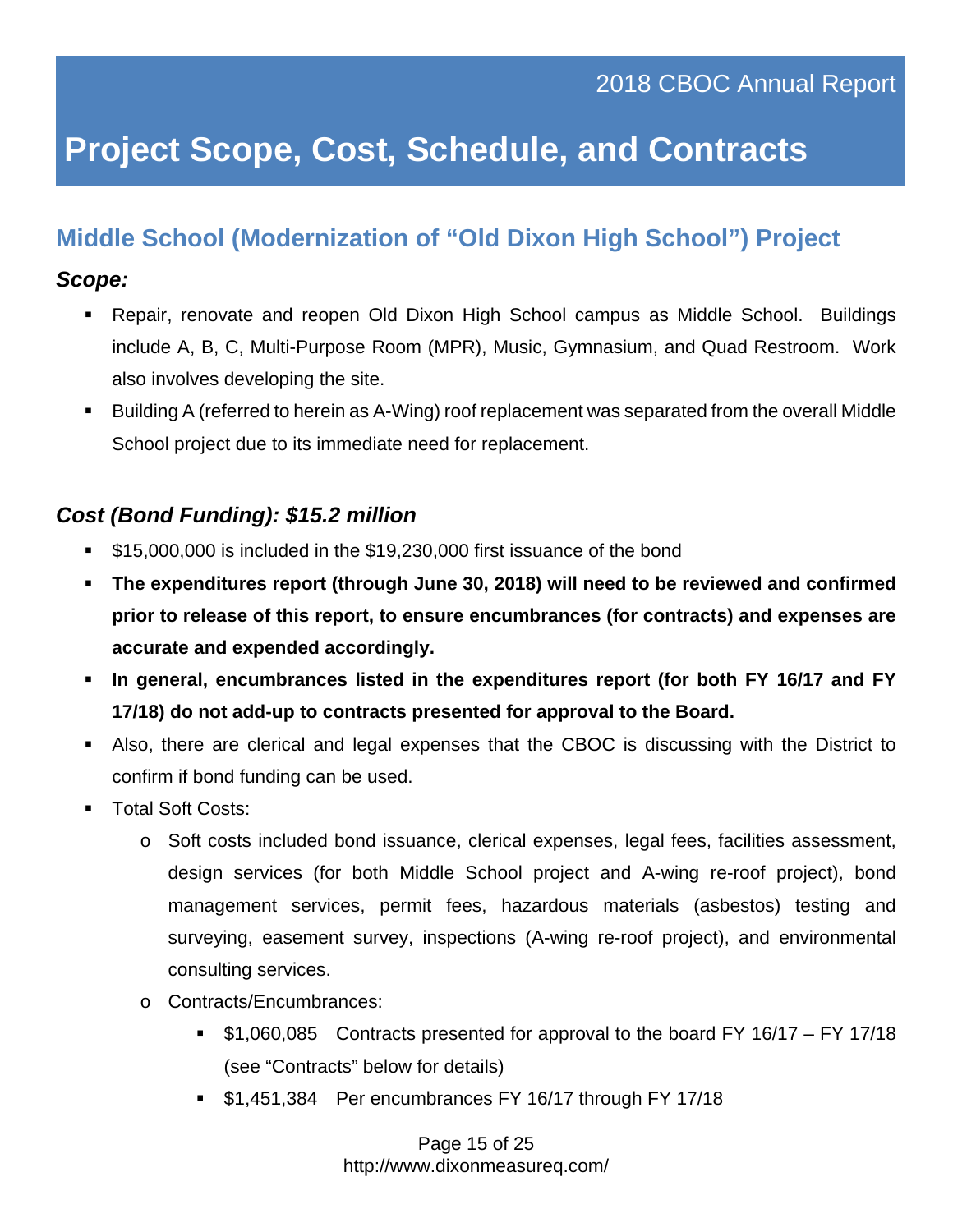o Non-Contracts/Expenses:

- \$309,357 (of which \$230,000 was for bond issuance)
- Total Construction Costs:
	- o Construction costs included A-wing re-roof project, remediation projects (both lead and asbestos), demolition and removal of portable classrooms project, and termination of electrical for the portable classrooms.
	- o Contracts/Encumbrances:
		- **5613,710** Contracts presented for approval to the board FY 16/17 FY 17/18 (see "Contracts" below for details)
		- **\$824,827** Per encumbrances FY 16/17 through FY 17/18
	- o Non-Contracts/Expenses:
		- $\blacksquare$  \$0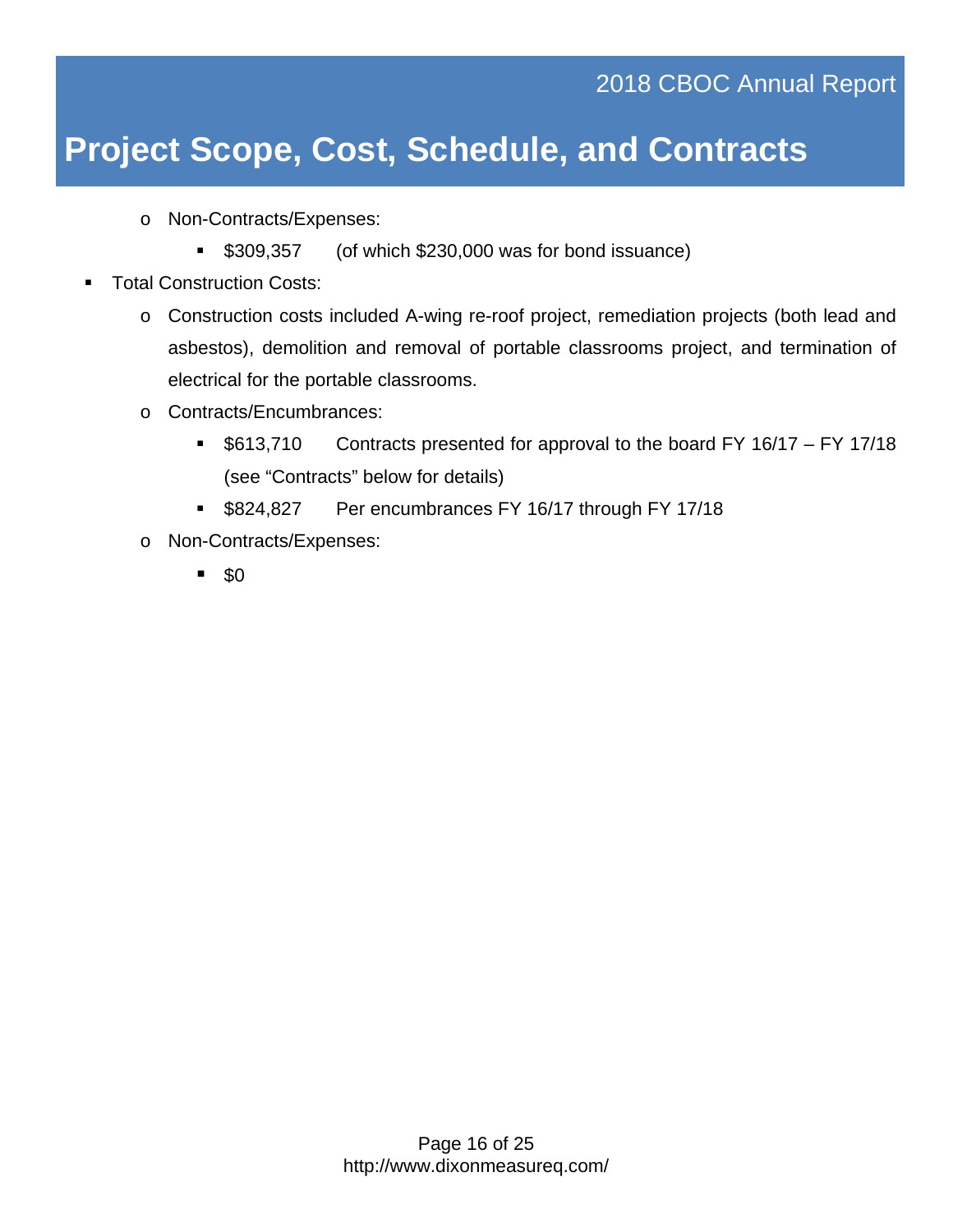#### *Schedule: Target completion date (campus open): August 2020*

- June 2016 Issued Request for Qualifications for architectural services; received four (4) Statements of Qualifications
- July 2016 Pre-qualification approval of Architectural Nexus and LPA for the design services
- November 2016 Measure Q passes
- February 2017 Approve Cooperative Strategies Notice of Authorization for bond management services; Approve LPA architectural assessment services contract
- May 2017 Approve LPA amendment for design services for the Modernization of Old Dixon High School project
- June 2017 CBOC formed
- July 2017 Approve LPA amendment for design services for the A-wing re-roofing project
- March 2018 A-wing Re-roofing project Publication for Bid; Award Environmental Consultant Services Agreement with Dudek for environmental assessment and compliance services (including CEQA)
- May 2018 Submitted permit documents for Department of State Architect (DSA) review; Award contract to Rua & Son Mechanical for the A-wing re-roofing project
- June 2018 Award contract to Cal Inc. for demolition and removal of portable classrooms; Award contract to Country Bear Inc. for termination of electrical services (as part of the demolition and removal of portables classrooms project); Award contract to Optima Services Inc. for inspections services for the A-win re-roof project;
- **July 2018 Begin A-Wing Re-roof**
- August 2018 Completion of A-Wing Reroof
- November 2018 Receive approved permit from DSA (tentative)
- February 2019 Competitively bid project (tentative)

#### *Contracts:*

Soft Costs (non-construction related costs):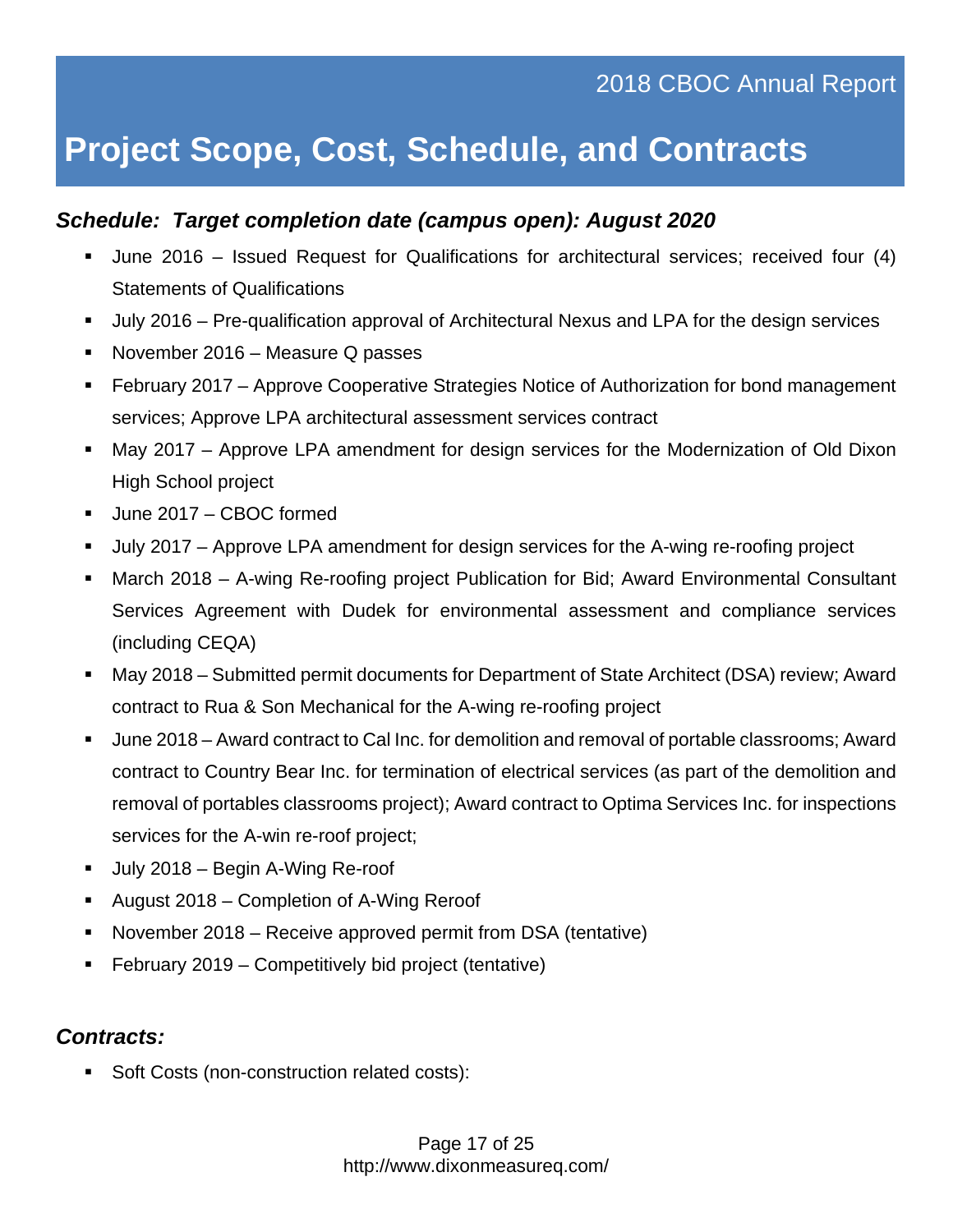- o \$85,800 = Cooperative Strategies for bond management services. *Contracts Review Subcommittee did not receive a copy of any bidding documentation. Review of the contract is based on the information provided to the DUSD Board as part of contract approval.*
- o \$39,700 = LPA for assessment of Old High School (original contract). *Contracts Review Subcommittee received the RFQ, SOQs, and contract as part of the solicitation. The District approved two (2) firms to provide design services as part of the bonds projects.*
- $\circ$  \$863,500 = LPA for Modernization of Old High School design services (an amendment to the original contract). *Contracts Review Subcommittee received the RFQ, SOQs, and contract as part of the solicitation. The District approved two (2) firms to provide design services as part of the bonds projects.*
- $\circ$  \$47,000 = LPA for A-wing re-roofing design services (an amendment to the original contract). *Contracts Review Subcommittee received the RFQ, SOQs, and contract as part of the solicitation. The District approved two (2) firms to provide design services as part of the bonds projects.*
- $\circ$  \$24,085 = Dudek for environmental consulting services (including CEQA). Work involves initial review and traffic study. Per board presentation on February 1, 2018, five (5) firms responded to Request for Proposals and four (4) firms were shortlisted for interview. *Contracts Review Subcommittee did not receive a copy of any bidding documentation. Review of the contract is based on the information provided to the DUSD Board as part of contract approval.*
- $\circ$  \$3,400 = Optima Inspections Inc. (of Sacramento, CA) for DSA-certified inspection services for the A-wing re-roofing project. Per board presentation on June 7, 2018, solicitations for the services went out to the market, but District received no response. The District made 22 calls and received 2 interested firms to provide the services. The District requested for a "not to exceed \$3,400 contract" to be awarded to Optima Inspections Inc. *Contracts Review Subcommittee did not receive a copy of any bidding documentation. Review of the contract is based on the information provided to the DUSD Board as part of contract approval.*

 Page 18 of 25 http://www.dixonmeasureq.com/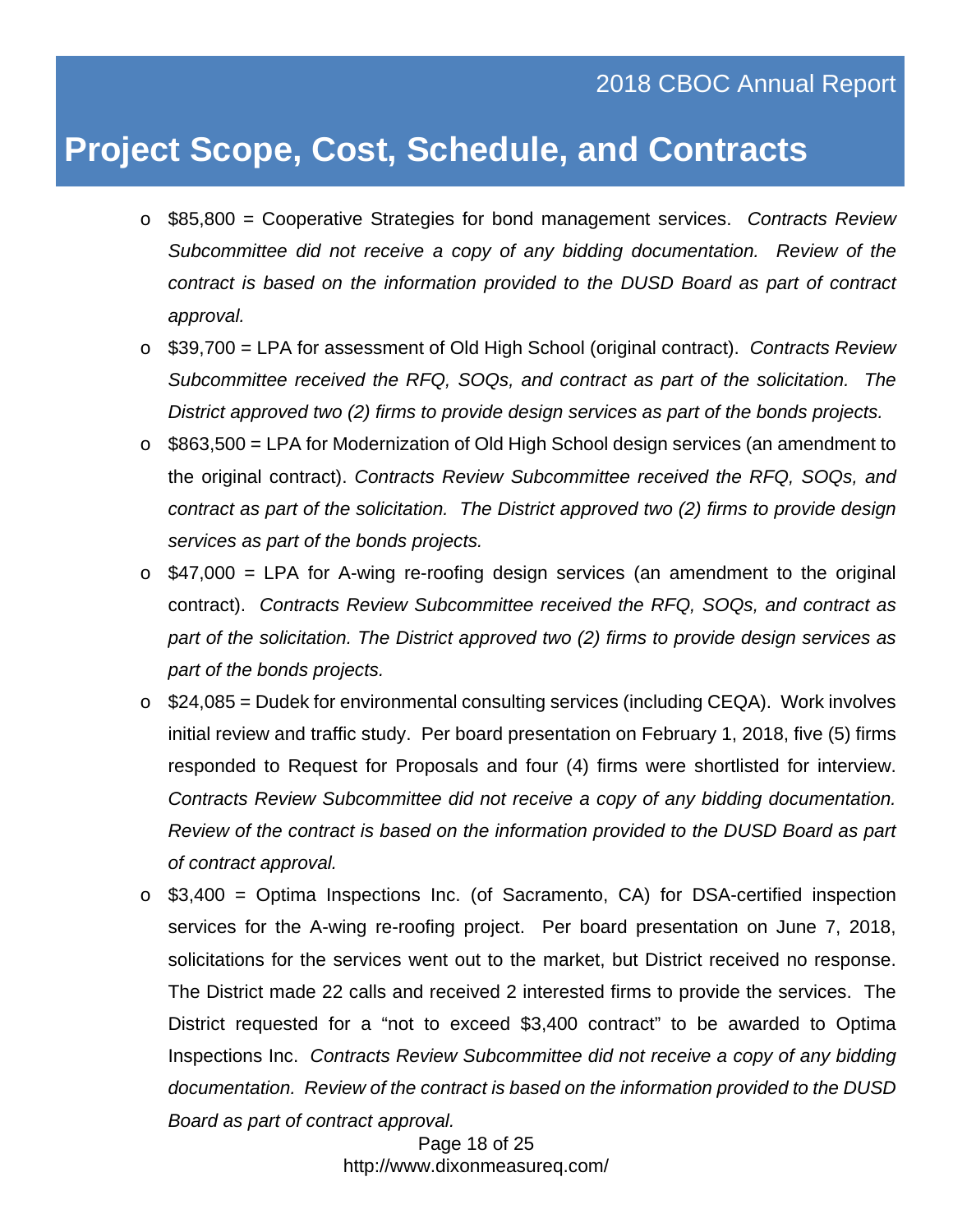- $\circ$  \$14,651.83 = Aurora Environmental Services for the testing of all materials that are assumed to have asbestos containing building materials (ACBMs), including a hazardous materials survey report resulting from the tests. Per board presentation on June 7, 2018, District requested bids only from two (2) firms, which resulted with Aurora Environmental Services as the lowest responsible bidder. *Contracts subcommittee did not receive a copy of any bidding documentation. Review of the contract is based on the information provided to the DUSD Board as part of contract approval.*
- Construction Costs:
	- o \$559,192 = Rua & Son Mechanical (of Rocklin, CA) for the re-roofing of A-wing. Per board presentation on May 3, 2018, five (5) bids were received on April 13, 2018, which resulted in Rua & Son Mechanical as the lowest responsible bidder. *Contracts Review Subcommittee did not receive a copy of any bidding documentation. Review of the contract is based on the information provided to the DUSD Board as part of contract approval.*
	- $\circ$  \$50,268 = Cal Inc. (of Vacaville) for demolition and removal of 15 portables classrooms. Per board presentation on June 7, 2018, four (4) bids were received on April 13, 2018, which resulted with Cal Inc. as the lowest responsible bidder. *Contracts Review Subcommittee did not receive a copy of any bidding documentation. Review of the contract is based on the information provided to the DUSD Board as part of contract approval.*
	- $\circ$  \$4,250 = Country Bear Inc. (of Dixon, CA) for the termination of electrical services as part of the demolition and removal of portable classrooms project. Bidding is not required since the contract amount is less than the \$45,000 limit (negotiated contract) under the CUPCCA (California Uniform Public Construction Cost Accounting Act). *Contracts Review Subcommittee did not receive a copy of the contract, but was able to access the contract on the District's Board meeting website (as part of contract approval).*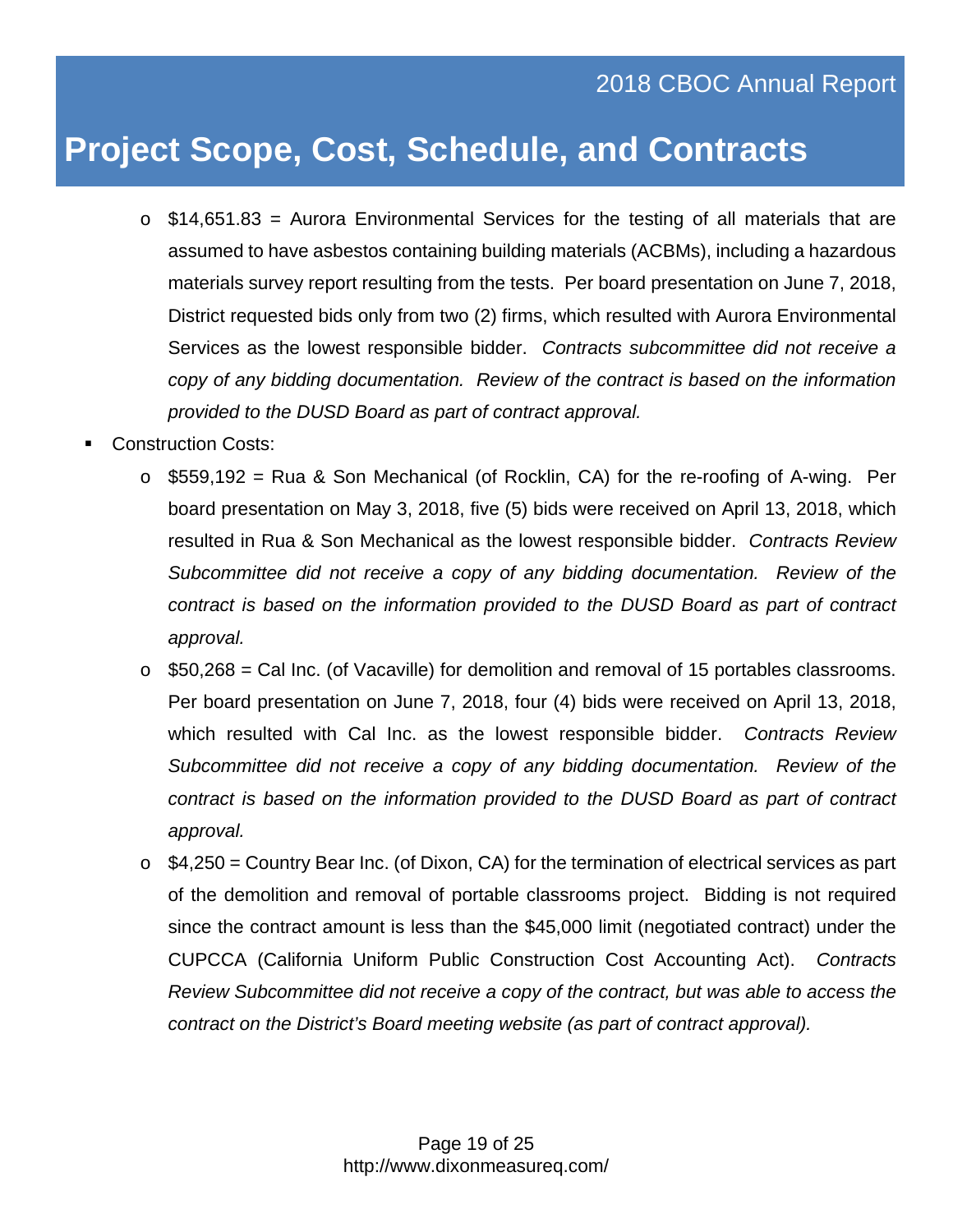### **Anderson Elementary School Project**

#### *Scope:*

**Repair and renovate Anderson Elementary School** 

#### *Cost (Bond Funding) - \$12.1 million:*

**\$1,000,000 is included in the \$19,230,000 first issuance of the bond** 

#### *Schedule:*

■ No activities to report.

#### *Contracts:*

• None.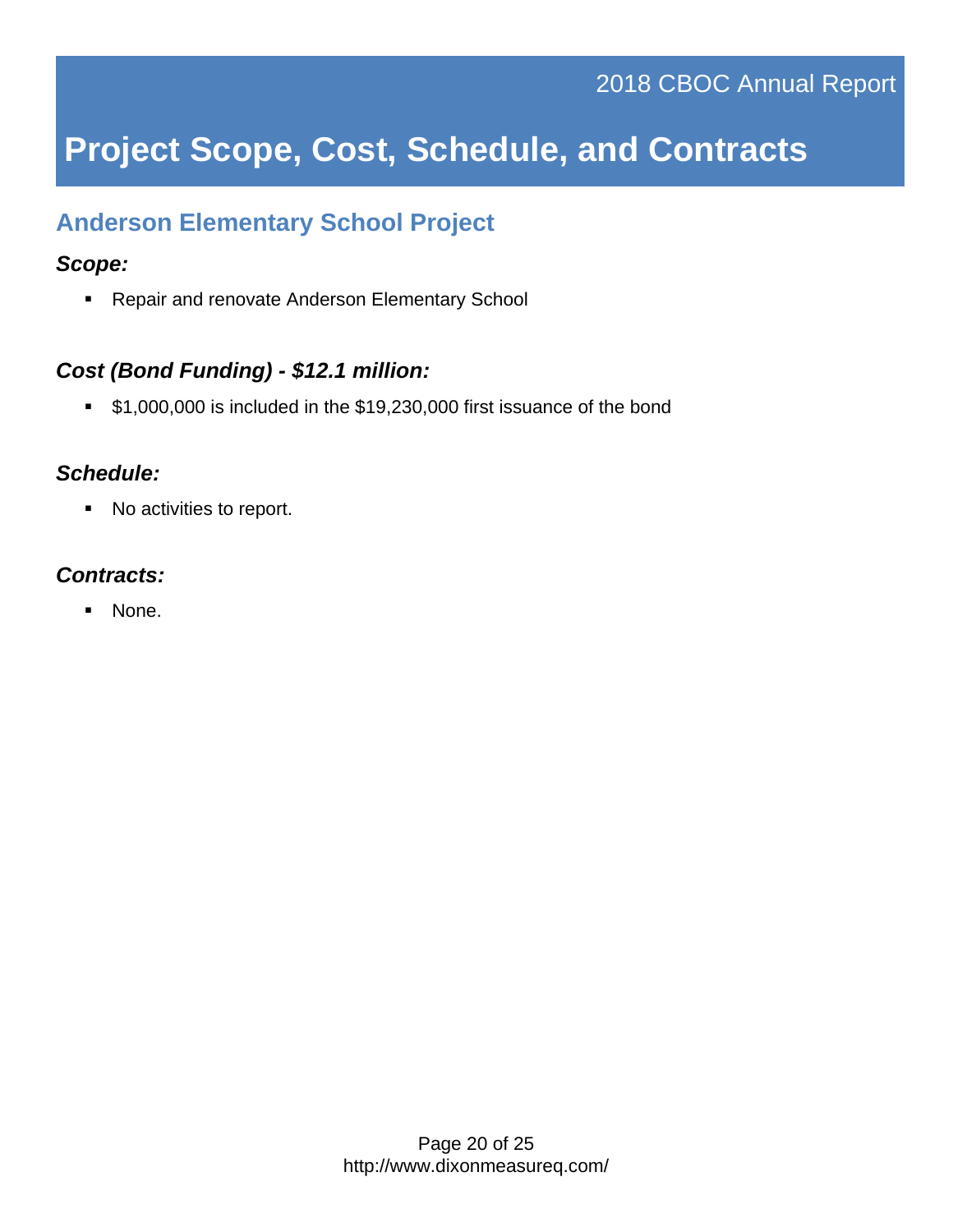### **Security/Safety and ADA Improvements Project**

#### *Scope:*

- **Improve Security/Safety and American with Disabilities Act (ADA) Compliance at District Schools** 
	- o Gretchen Higgins Elementary School Safety/Gate project
		- New gates to be operated manually by custodial staff. Fencing to match existing (8' high, iron fencing).

### *Cost (Bond Funding): \$3.1 million*

- \$3,000,000 is included in the \$19,230,000 first issuance of the bond
- Gretchen Higgins Elementary School Safety/Gate project = construction cost estimate of \$175,000 - \$200,000

### *Schedule:*

 March 2018 – District presented conceptual safety/gate (fencing) plan for Gretchen Higgins school.

### *Contracts:*

■ No activities to report.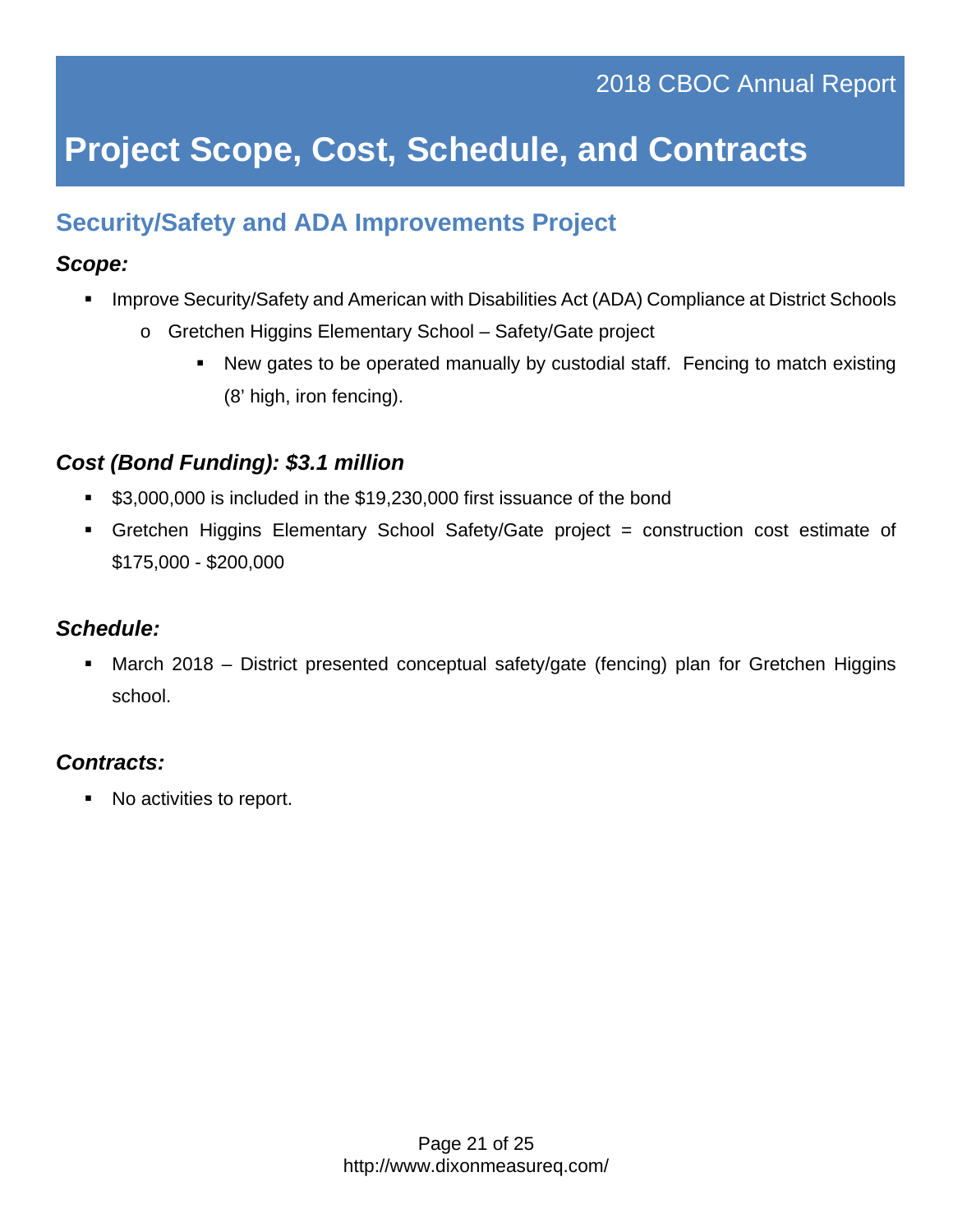# **Results of Financial and Performance Audits**

Prior to the Committee accepting the audit reports the Committee requested that the School Board have the following additions and findings added to the audit reports:

- Financial Audit
	- o Page 3 Add footnote to explain fund source and description of the Asset item "Due from other funds" We agree that materiality is a consideration when footnotes are added to explain accounting entries; however, an explanation may add information for the reader that is of significance other than the dollar amount.
	- o Page 4 Add footnote to explain source and description of the Revenue item "Other local revenues" The reader may assume the source of this revenue is the interest received from the investment of idle bond funds. The footnote explanation or simply listing the source of the revenue as "Interest on bond fund balance" would eliminate any question or assumption.
- Performance Audit
	- o **Add an audit finding that the District failed to form the oversight committee within 60 days of the date that the governing board entered the election results for Measure Q in the minutes as required by Ed Code 15278.**
	- o Note: The requirement of the Ed Code is the minimum time frame for selection of CBOC members. The selection of CBOC members could have taken place immediately after the election. Some Districts have established the CBOC before the election. The results of the election were entered in the Board minutes of January 12, 2017. The selection of the CBOC members was not completed until May 25, 2017. The first meeting of the CBOC was held on June 28, 2017.
	- o **Add an audit finding that the District did not provide copies of the independent Financial and Performance audits to the CBOC at the same time they were received by the District as required by Ed Code 15286.** Note: After reading the School Board Agenda for the February 1, 2018 meeting, a member of the CBOC obtained copies of the audit report, dated December 12, 2017.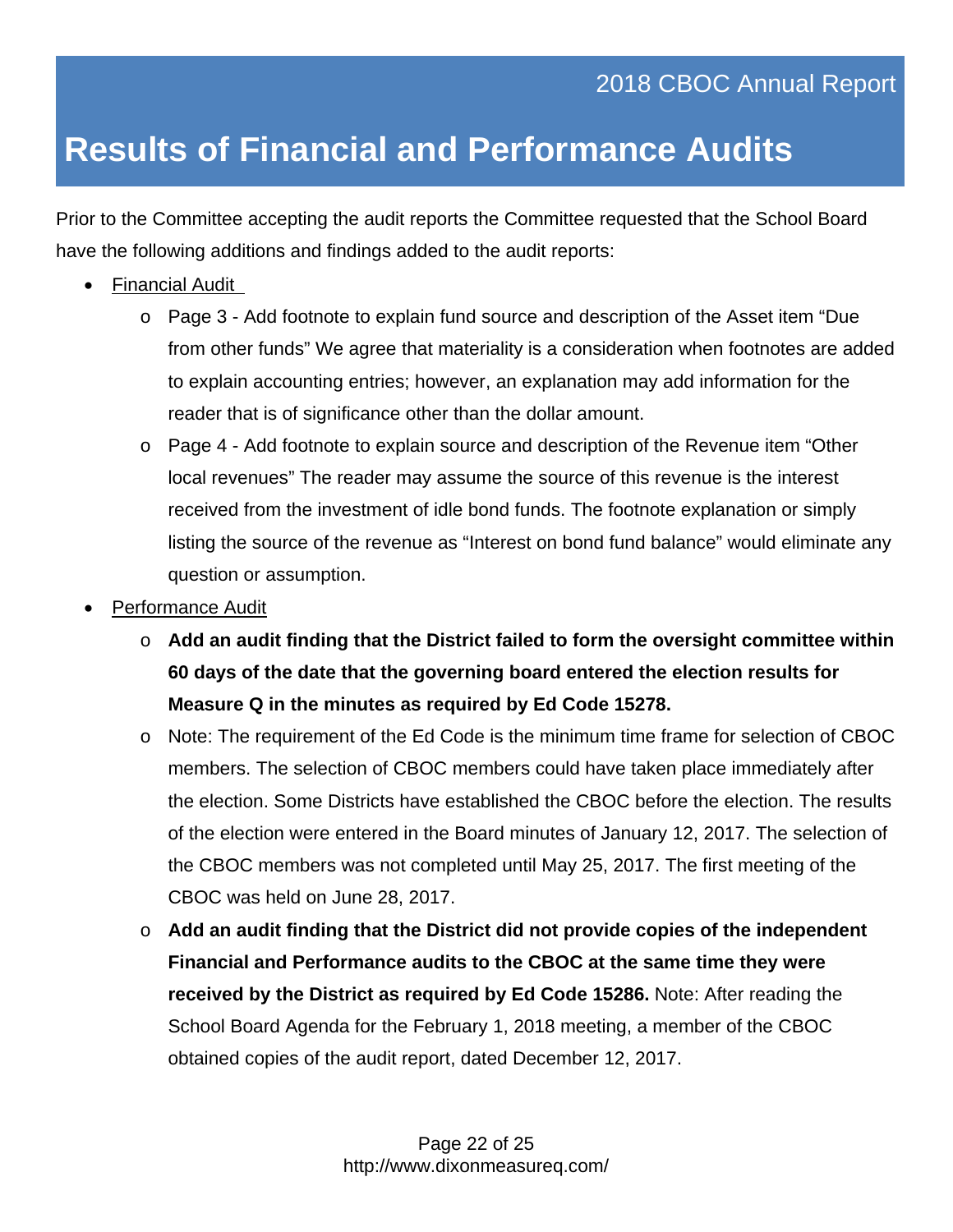# **Results of Financial and Performance Audits**

- o **The Committee also requested to be included on all correspondence regarding future Measure Q audits.**
- o **The Committee recommended changes were not made to the audit reports.**

There were no material errors associated with the reported financial statements. There was no interest by the CBOC in formally asking the District to spend time and taxpayer resources that would be required to re-issue and re-file a new financial and performance audit. We were given the commitment from the school Board to have immediate access to all reports from the Audit firm when issued.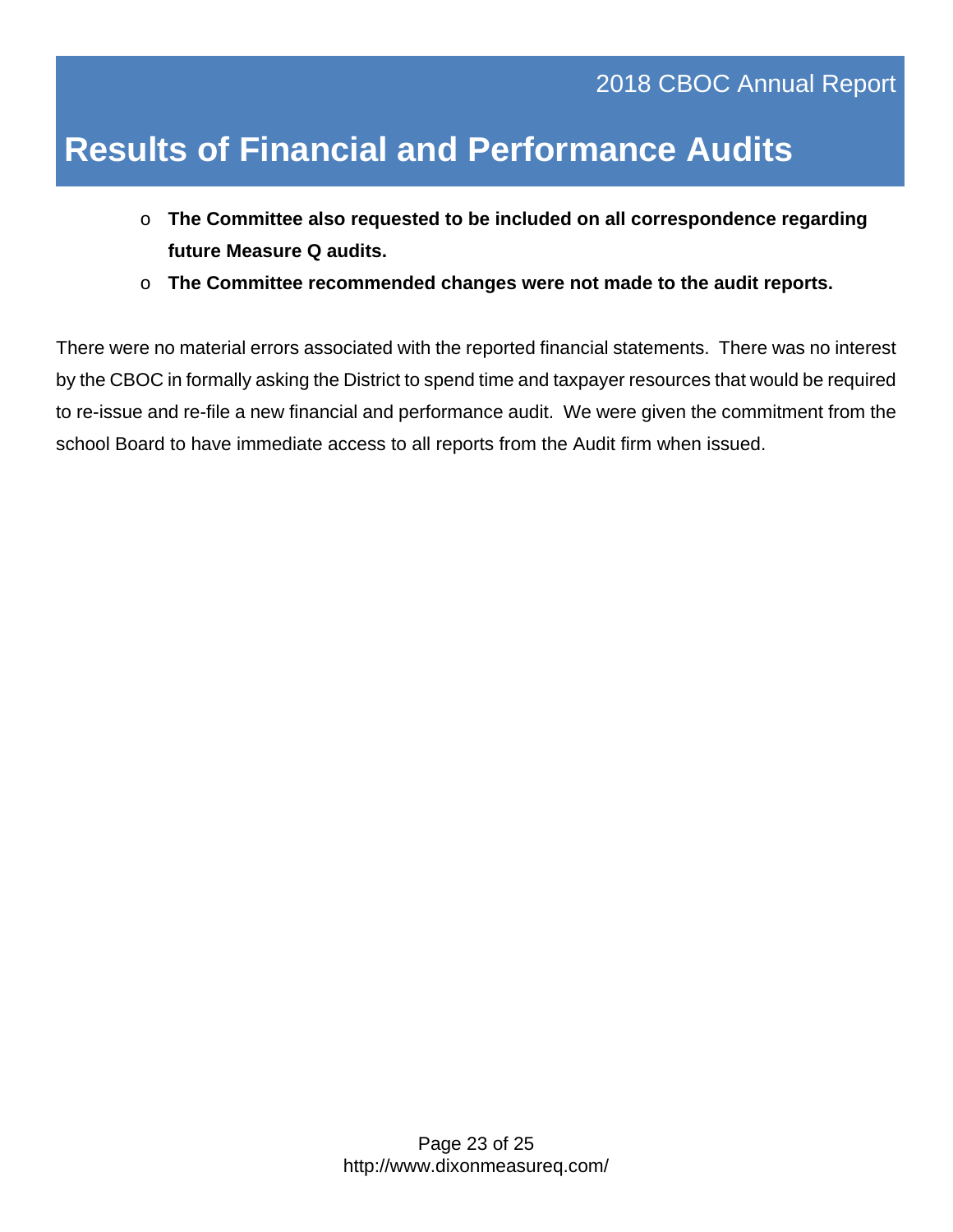# **Cost Savings Considerations & Methods**

### **Cost Savings Considerations & Methods**

- Energy grants (buy down HVAC and lighting replacement costs)
- Computer Network (wired and wireless) funded through e-Rate
- Reuse existing building systems (where applicable)
- More efficient and cost-effective building systems
- Use of DUSD Construction services (where possible)
- Consider different project delivery methods
- Architectural/Project Assessment prior to issuing contract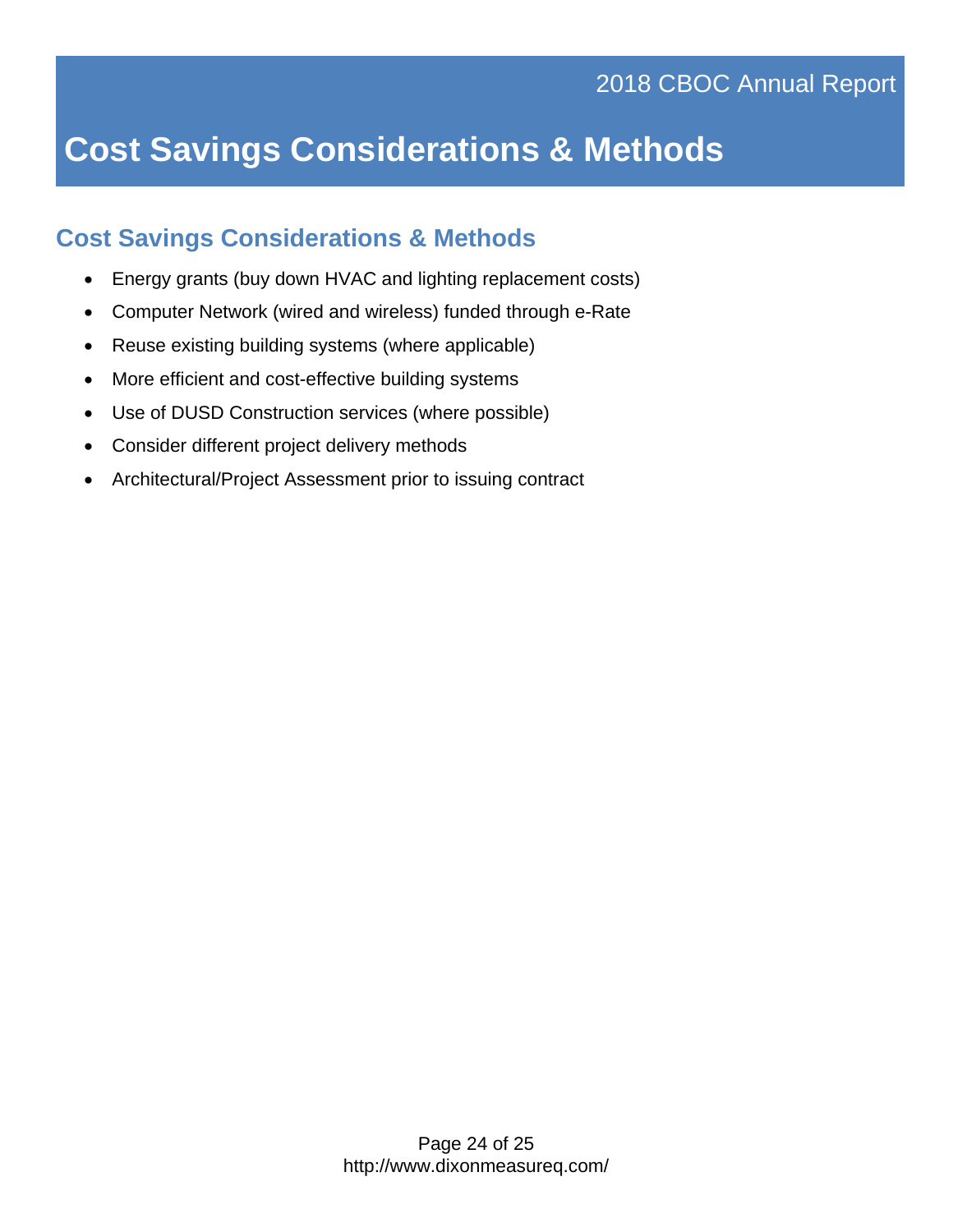### 2018 CBOC Annual Report

# **Attachments**

- Attachment A First Interim Report: (Financial & Performance Audits for Fiscal Year ending 30 June 2017)
- Attachment B Letter from Auditor-Controler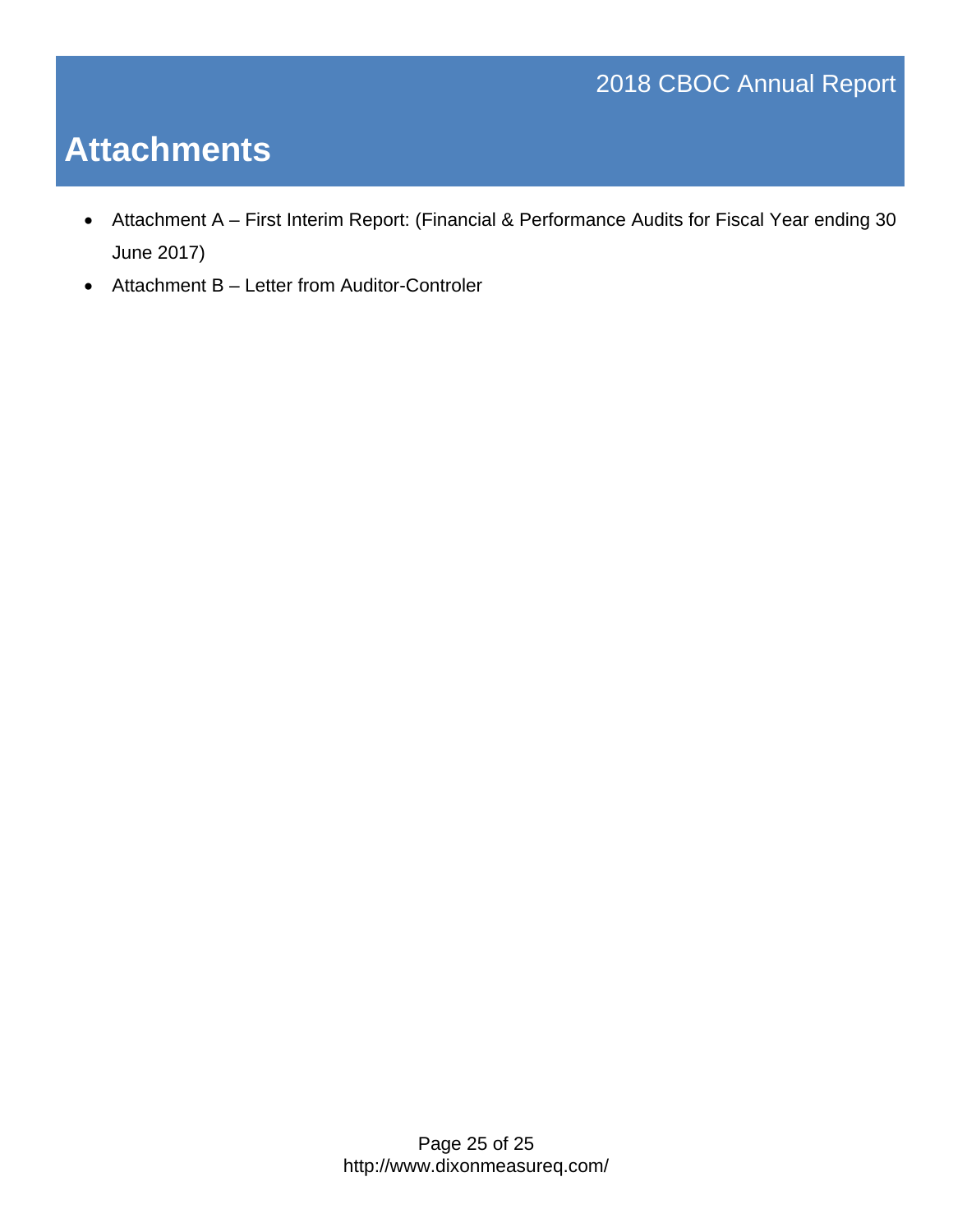#### **Measure Q**

#### **Citizens' Bond Oversight Committee**

This is an interim report on the results of the first independent audits for the fiscal year ending 30 June 2017; and, the review of the audits by the Citizens' Bond Oversight Committee (CBOC). This report will be also included in the CBOC  $1<sup>st</sup>$  annual report to the citizens. "Education (Ed) Code 15280 states, "Minutes of the proceedings of the citizens' oversight committee and all documents received and reports issued shall be a matter of public record and be made available on an Internet Web site maintained by the governing board of the district." This CBOC interim report and the independent audits are posted on the Measure Q website "dixonmeasureq.com."

#### **Background:**

Proposition 39 (Local School Construction Bonds Act of 2000) was passed in 2000 allowing bond measures for school construction to pass with a 55% majority vote. At the November 2016 election 60% of voters approved Dixon Unified School District Measure Q for projects to modernize our public schools. The first series of Measure Q general obligation bonds were issued on April 2, 2017 in the amount of \$19,230,000 at an issuance cost of \$230,000, and a premium of \$971,554. These bonds have fixed interest rates from 2% to 5% and mature starting in August 1, 2018 and ending in August 1, 2040. All home owners and business owners within the Dixon USD are being taxed for the repayment of the general obligation bonds to finance these projects.

Proposition 39 requires a bond oversight committee to oversee project expenditures and prepare reports to the citizens. The Education Code 15264 specifies that it is the intent of the Legislature that "vigorous efforts are undertaken to ensure that the expenditure of bond measures are in the strict conformity with the law", "taxpayers directly participate in the oversight of bond expenditures", and "the members of the oversight committees appointed pursuant to this chapter promptly alert the public to any waste or improper expenditure of school construction bond money."

Proposition 39 also requires annual independent financial and performance audits. The audits are required to be conducted in accordance with the General Accepted Government Auditing Standards (GAGAS) issued by the Comptroller General of the United States.

#### **Independent Financial Audit**

As stated in the audit report, "The responsibility of the auditor is to express an opinion on these financial statements based on our audit."

The audit opinion was, "the fund financial statements referenced to above present fairly, in all material respects, the financial position of the Dixon Unified School District Measure Q Obligation Bonds 2016 Series A Building Fund as of June 30, 2017…. "

The CBOC accepted the conclusions of the audit opinion; however, it was requested that footnotes be added to explain \$14,344 under Assets on the Balance Sheet as "Due from other funds", and \$45,689 listed as "Other local revenues" on the Statement of Revenues, Expenditures and Changes in Fund Balance. The \$14,344 "Due from other funds" was to correct the interest on bond proceeds being improperly posted to another fund. The "Other local revenues" is the total interest, as of 30 June 2017, on bond proceeds deposited with the County Treasurer. These footnote additions have not been added as of the date of this report.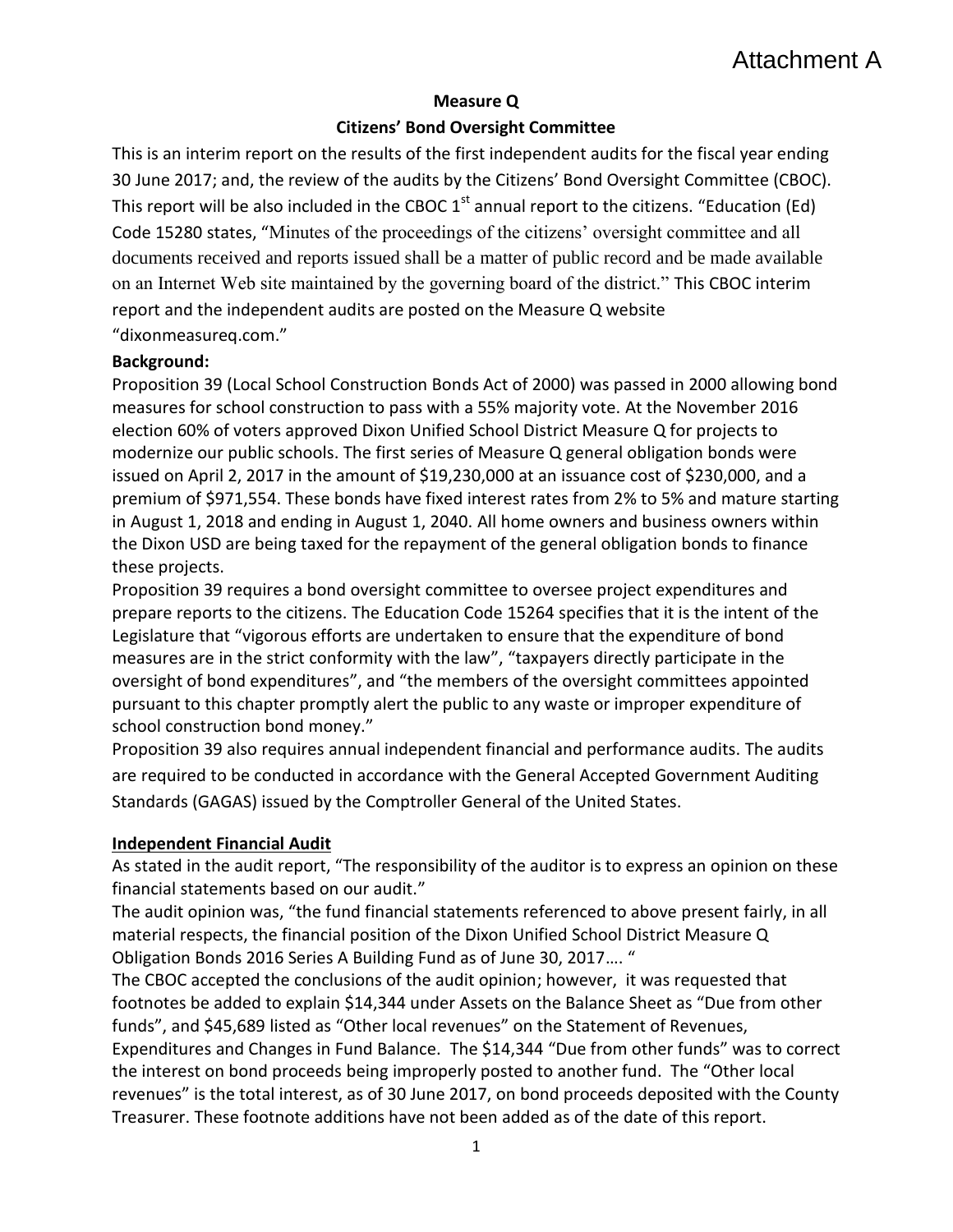#### **Independent Performance Audit**

The objective of the Performance Audit was to determine "with reasonable assurance that the proceeds of the sale of the 2016 Measure Q bonds were used for the purposes set forth in the ballot language and not for any other purpose." This objective is also one of the purposes of the oversight committee as stated in Ed Code 15278 to ensure "no funds are used for any teacher or administrative salaries or other school operating expenses."

The auditor's opinion was that, based upon their tests listed in the report, "the District complied with the requirements of the Measure Q General Obligation Bonds 2016 Series A Building Fund proceeds..."

**The CBOC recommended the following additions to the Performance Audit for violations of the law, the provision of Proposition 39, the implementing Ed Codes and the Measure Q Ballot Language: (1) Add an audit finding that the District failed to form the oversight committee within 60 days of the date that the governing board entered the election results for Measure Q in the minutes as required by Ed Code 15278.**

**Note:** The requirement of the Ed Code is the minimum time frame for selection of citizen' oversight committee members. The selection of the CBOC members could have taken place immediately after the election. Some Districts have established the oversight committee before the election. The results of the election were entered in the Board minutes of January 12, 2017. The selection of the CBOC members was not completed until May 25, 2017. The first meeting of the CBOC was held on June 28, 2017.

**(2) Add an audit finding that the District did not provide copies of the independent Financial and Performance audits to the CBOC at the same time they were received by the District as required by Ed Code 15286.** 

**Note:** The CBOC was not notified about the audit report, dated December 12, 2017, before the audit report was included on the School Board Agenda for the February 1, 2018 meeting. These additions have not been added to the audit report as of the date of this report.

The auditor agreed that the CBOC should participate in future audit planning sessions with the District and the auditor.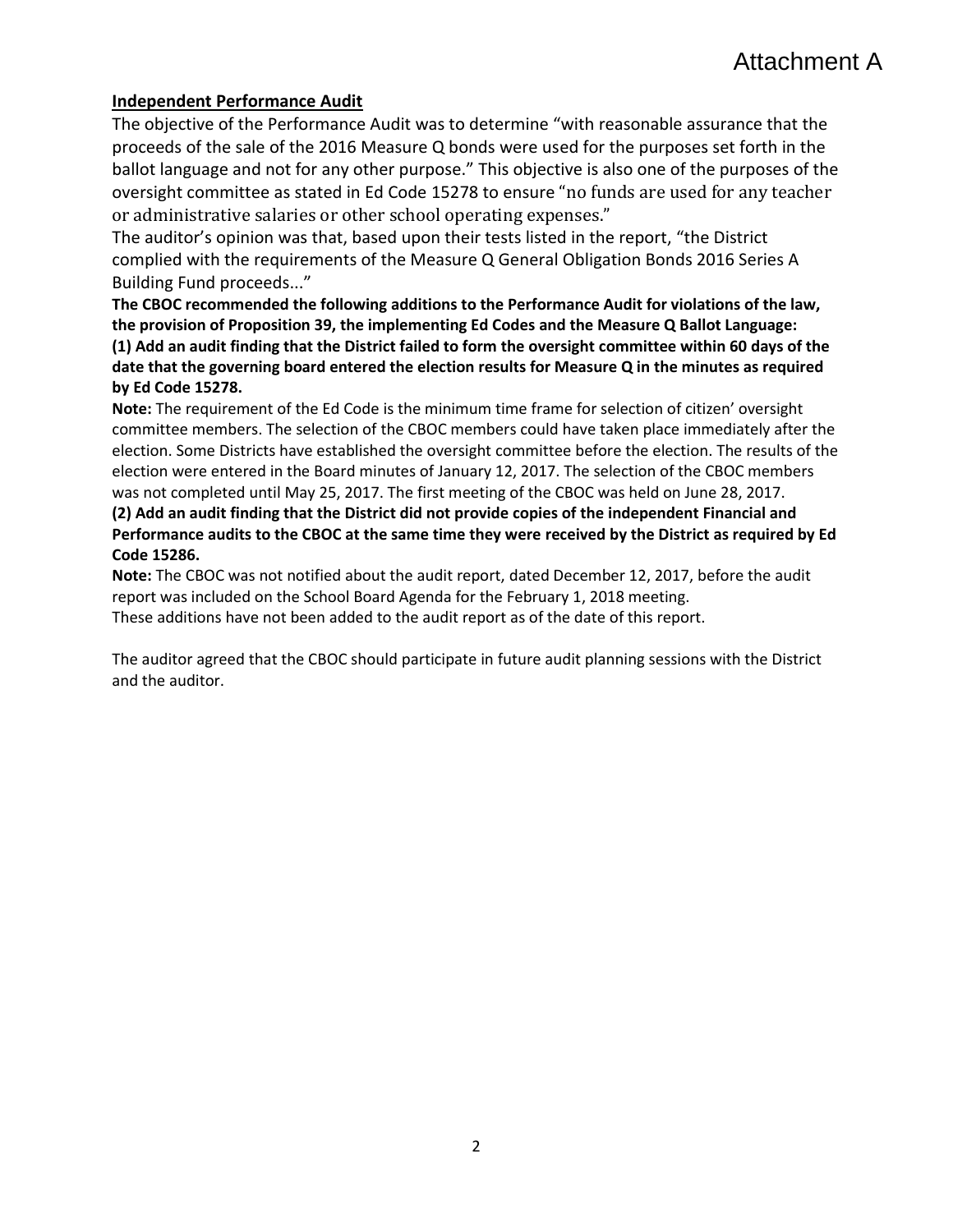

### **RE: Solano Auditor Controller confirms our suspicions**

2 messages

**ouraniar@yahoo.com** <ouraniar@yahoo.com> Wed, Nov 7, 2018 at 8:33 PM

------------------------------------------------------

Reply-To: "ouraniar@yahoo.com" <ouraniar@yahoo.com> To: Jorjet Potier <jorjet.dixoncboc@gmail.com>, Tad Smith <tad.dixoncboc@gmail.com>, Gary Riddle <gary.dixoncboc@gmail.com>

Jorjet,

Below is the exchange of emails between myself, the Auditor Controller and one of the ladies in her office. I hope this is what you are looking.

#### Sent from Yahoo Mail on Android

--- On Thu, 7/19/18, Padilla-Scholtens, Simona J. <SJPadilla@SolanoCounty.com> wrote:

From: Padilla-Scholtens, Simona J. <SJPadilla@SolanoCounty.com> Subject: RE: Requesting information about the Dixon Unified School Bonds To: "Ourania" <ouraniar@yahoo.com> Cc: "Taynton, Phyllis" <PTaynton@solanocounty.com> Date: Thursday, July 19, 2018, 11:58 AM

Here are the percentages for each bond measure based on the debt service payment we used to calculate the 17/18 tax rate…

Dixon USD Measure J 2002 Election=46% Dixon USD Measure Q 2016 Election=54%

Therefore, based on the percentages above, the \$92.243 per \$100k of assessed values for the respective Measure is as follows:

Measure J 2002 \$42.43 Measure Q 2016 \$49.81

**Thanks** 

------------------------------------------------------------ -----Original Message----- From: Ourania [mailto:ouraniar@yahoo.com] Sent: Wednesday, July 18, 2018 12:49 PM To: Padilla-Scholtens, Simona J. Cc: Taynton, Phyllis Subject: RE: Requesting information about the Dixon Unified School Bonds

Good afternoon Simona,

I tried to get the tax rate in the form of dollars per 100k of assessed valuation by election for Dixon Unified School District Measure J and Measure Q . I was told by Ms Zarco that your calculations have been combined. (See exchange of e-mails below).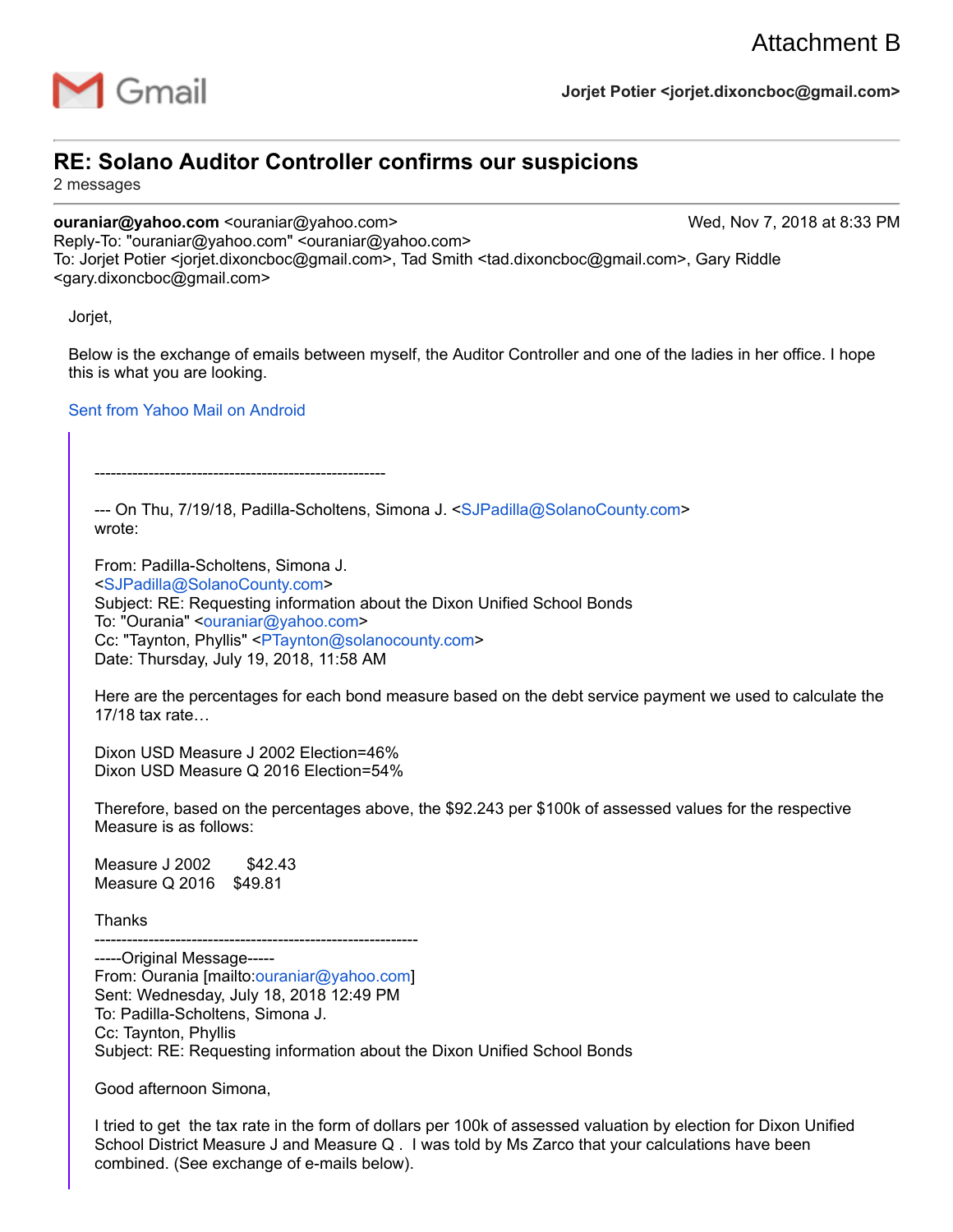My tax bill shows \$92.243 per \$100k of assessed valuation. I would like to know this factor broken out by election.

Thank you,

Ourania Riddle (707) 678-9468

 $\mathcal{L}$  , we have the set of  $\mathcal{L}$ 

--- On Tue, 7/3/18, Zarco, Anita <Azarco@solanocounty.com> wrote:

From: Zarco, Anita <Azarco@solanocounty.com> Subject: RE: Requesting information about the Dixon Unified School Bonds To: "Ourania" <ouraniar@yahoo.com> Cc: "Property Tax" <PropertyTax@SolanoCounty.com> Date: Tuesday, July 3, 2018, 10:12 AM

As I have indicated below, our calculation was combined for both and we do not have a separate calculation of the factor by election.

**Thanks** 

Anita Zarco Accountant Auditor III Property Tax Division

Solano County-Auditor/Controller's Office 675 Texas Street Suite 2810 Fairfield CA 94533

Phone (707) 784-6534 Fax (707) 784-9006 Email azarco@solanocounty.com

-----------------------''

-----Original Message----- From: Ourania [mailto:ouraniar@yahoo.com] Sent: Tuesday, July 03, 2018 10:04 AM To: Ourania; Zarco, Anita Cc: Property Tax Subject: RE: Requesting information about the Dixon Unified School Bonds

Good morning Ms Zarco:

I thank you for your prompt response and the information you provided. However, I was looking for the tax rate in the form of dollars per 100k of assessed valuation by election. My tax bill shows \$92.243 per \$100k of assessed valuation. I would like to know this factor broken out by election.

I thank you again for your reply.

Ourania Riddle

------------------------------------------------------------ On Mon, 7/2/18, Zarco, Anita <Azarco@solanocounty.com> wrote:

Subject: RE: Requesting information about the Dixon Unified School Bonds To: "Ourania" < ouraniar@yahoo.com> Cc: "Property Tax" <PropertyTax@SolanoCounty.com> Date: Monday, July 2, 2018, 4:17 PM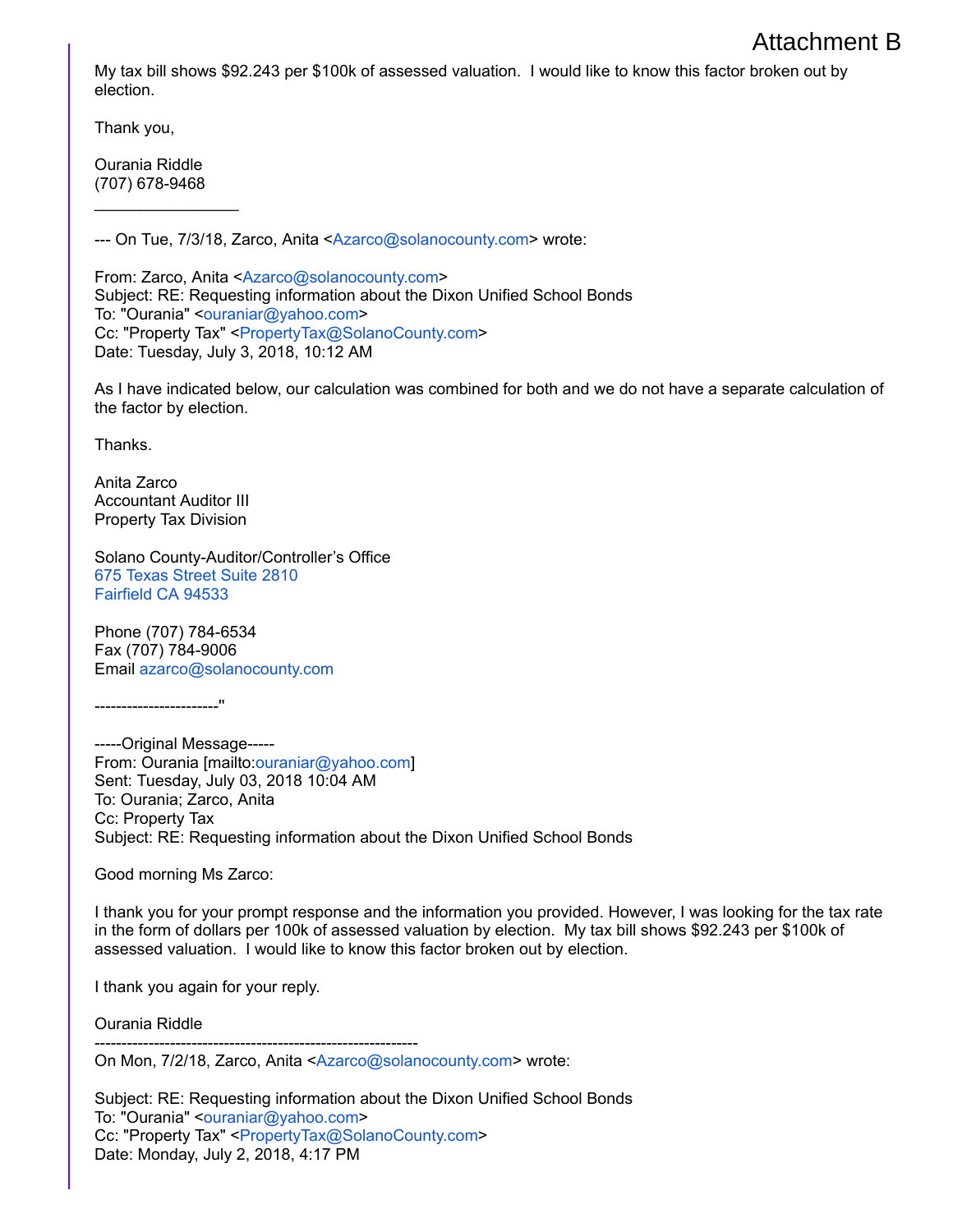Hello,

Attached is a copy of our FY 2017/18 calculation of tax rate for Dixon USD GOBs (this information is available in our website).

It shows our combined calculation for the voter debt rate of Dixon USD based on the following debt service requirements due in 2018-

2/1/2018 8/1/2018 TOTAL Dixon USD GOB 2016 Election Series 2017 Measure Q 627,376.90 1,427,806.25 Dixon USD GOB 2002 Election 2012 Refunding Measure J 376,075.00 1,171,075.00 Dixon USD GOB 2002 Election 2016 Refunding Measure J 39,625.00 149,625.00 TOTAL 1,043,076.90 2,748,506.25 3,791,583.15

Our calculation took into consideration the available cash balance and the estimated unsecured taxes. Since we've been doing a combined calculation of the rate, we cannot isolate how much of the cash balance or the estimated unsecured taxes is applicable for each issuance. But you can calculate an estimate based on the debt service requirements indicated above.

Thanks.

Anita Zarco Accountant Auditor III Property Tax Division

Solano County-Auditor/Controller's Office 675 Texas Street Suite 2810 Fairfield CA 94533

Phone (707) 784-6534 Fax (707) 784-9006 Email azarco@solanocounty.com

----------Original Message------From: Ourania [mailto:ouraniar@yahoo.com] Sent: Monday, July 02, 2018 2:51 PM To: Property Tax Subject: Requesting information about the Dixon Unified School Bonds

Dear Auditor Controller:

Reviewing my property taxes statement I noticed that your office combined the Measure J and Measure Q Bonds for the Dixon Unified School District into one entry on my property taxes.

Since these aretwoseparate bonds shouldn't they be two different entries on the property tax documents?

Could you please provide me with the tax rate for each of the Bonds? What is the tax rate for Measure Q and what is the tax rate for Measure J in the 2017/18 tax bill making up the .092243%?

I would appreciate acknowledgment receipt of this e-mail. If this not the correct e-mail address I would appreciate forwarding to the right person that can answer my question. This is the only "contact Information" I could find online for your Department.

Thank you,

Ourania Riddle (707) 678-9468